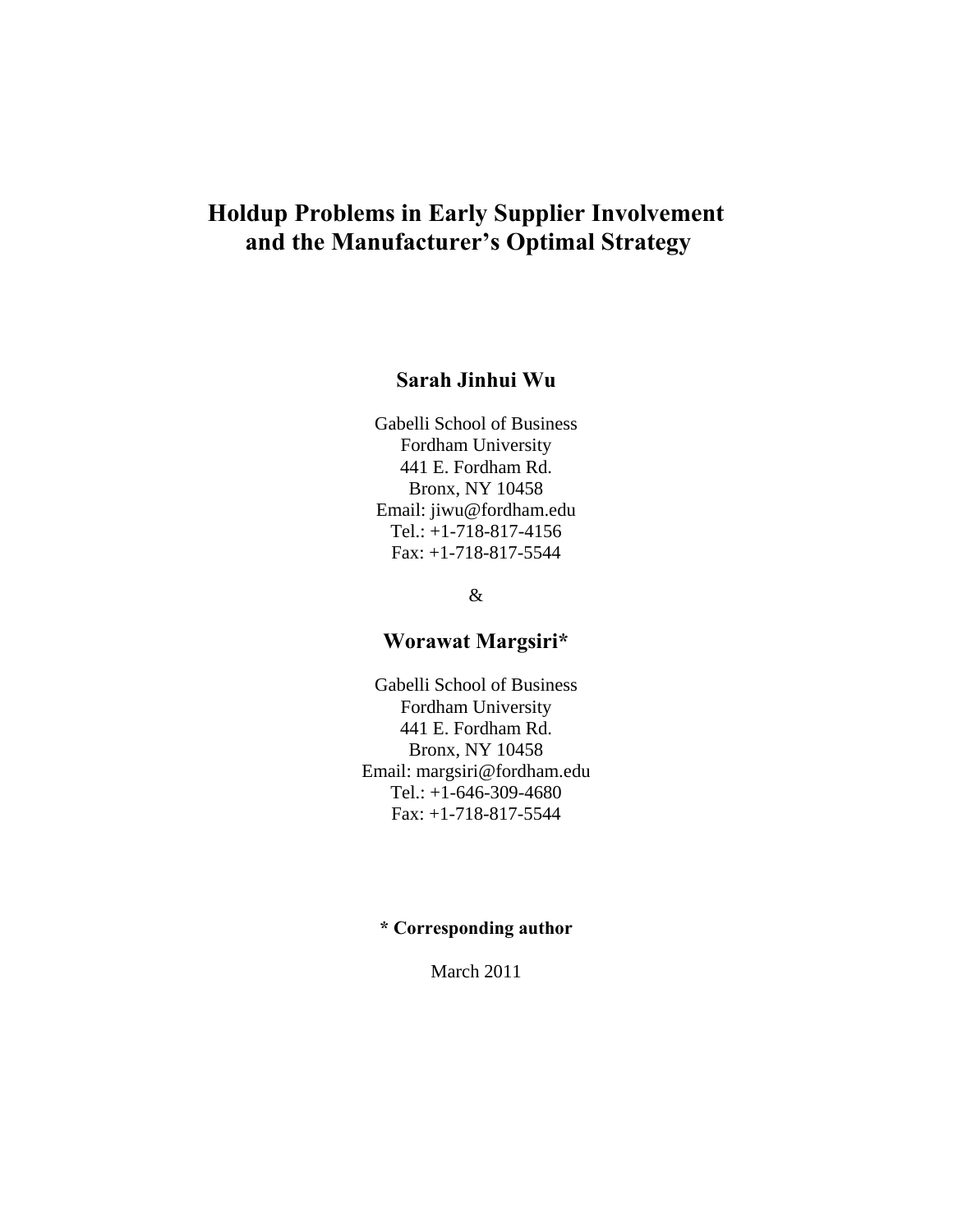# **Holdup Problems in Early Supplier Involvement and the Manufacturer's Optimal Strategy**

#### *Abstract*

While early supplier involvement has been adopted in many industries to facilitate product innovation, its impact on new product development performance is mixed. This study examines the dynamic relationship between the manufacturer and supplier using cooperative investment framework, and argues that, due to the nature of the investment, post-contractual holdups can reduce the benefits from the collaboration suggested by the resource-based view, leading to a longer development lead time and a lower probability of a radical innovation. These problems are different from the classical agency problems in that they are not based on asymmetric information between the principle and the agent and/or their different attitudes towards risk, and thus cannot be solved by monitoring or standard contracts. The study offers insights for manufacturers in deciding whether to strategically commit to their suppliers. While the commitment strategy increases the suppliers' incentive to collaborate, the noncommitment strategy reduces holdup problems. The manufacturer's optimal strategy is derived considering two contingent factors. The findings enrich the understanding of supply chain partner collaboration in new product development from a new perspective.

*Keywords***:** Early Supplier Involvement, New Product Development, Holdup, Cooperative Investment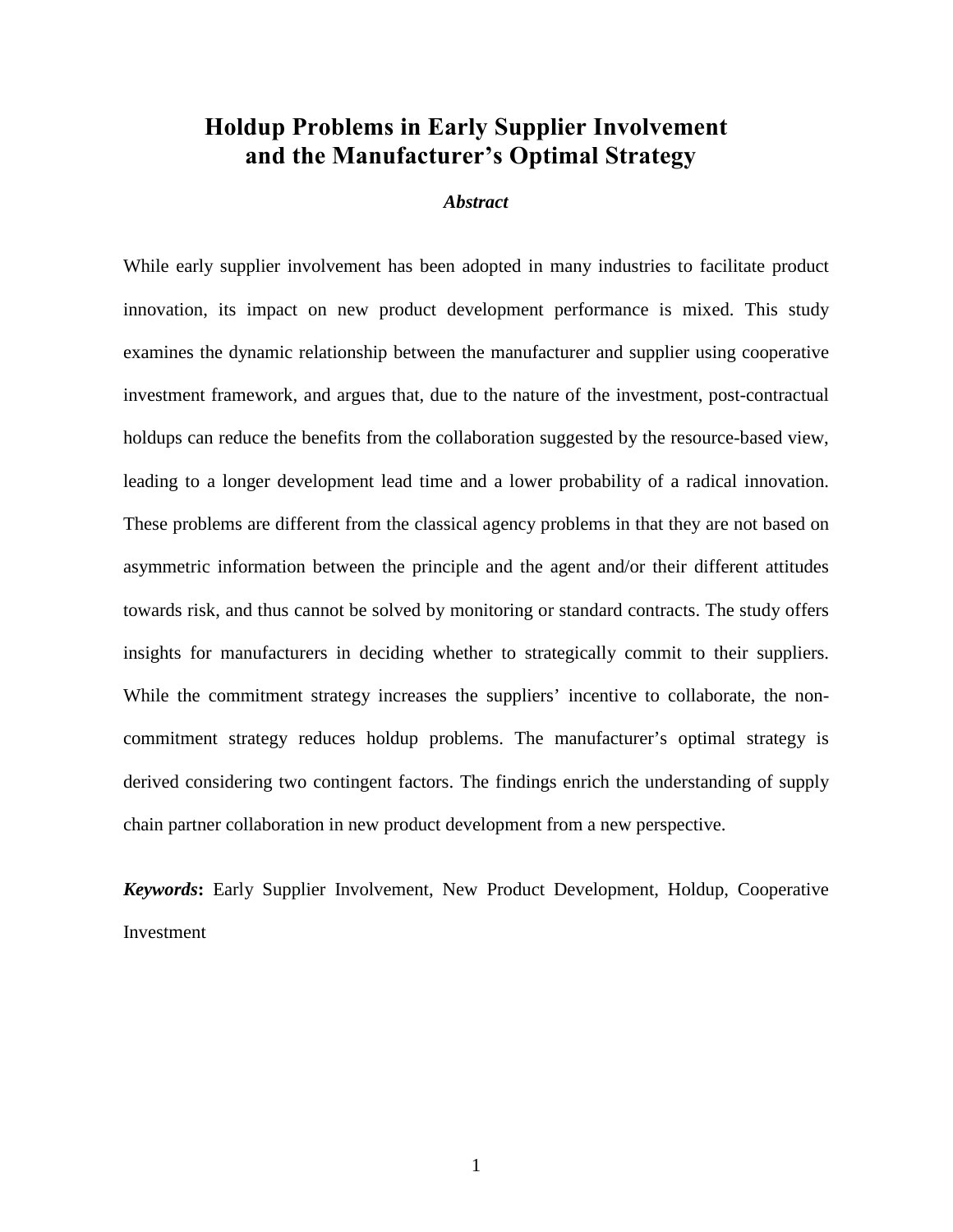#### **1. Introduction**

With rapid changes in technologies and market structure, proactive new product development (NPD) has become an important source of dynamic competitive advantage (Brown and Eisenhardt 1995, Clark and Fujimoto 1991). Firms that develop new products quickly catch the attention of customers and capture larger market share in many industries. Yet, original equipment manufacturers face a great challenge in NPD due to the loss of hierarchical control over their suppliers and the lack of relevant knowledge and expertise in critical parts from outsourcing. Under such circumstances, inter-firm collaboration has been suggested to provide an efficient mechanism to leverage suppliers' knowledge and capabilities in NPD (Grant 1996). Early supplier involvement (ESI) is a form of inter-firm collaboration in which manufacturers involve suppliers at an early stage of the product development/innovation process, generally at the level of concept and design (Bidault et al. 1998, LaBahn and Krapfel 2000). Japanese manufacturers adopting ESI were able to bring new automobiles to market faster, with more innovative features but less effort in terms of development hours and number of engineers (Wynstra et al. 2001).

The benefits of ESI can be explained from the resource-based view (RBV) of the firm, which argues that resource bundles determine firms' performance (Barney 1991, Wernerfelt 1984). While the manufacturer's resource bundle changes with suppliers' complementary resources, joint capabilities can be developed and exploited (Wagner and Hoegl 2006). Consequently, ESI could generate a positive influence on process efficiency and product effectiveness such as cost deduction, quality improvement, shorter development cycle time, and high customer satisfaction. While many researchers (Birou and Fawcett 1994, Droge et al. 1999, Ragatz et al. 1997, Wynstra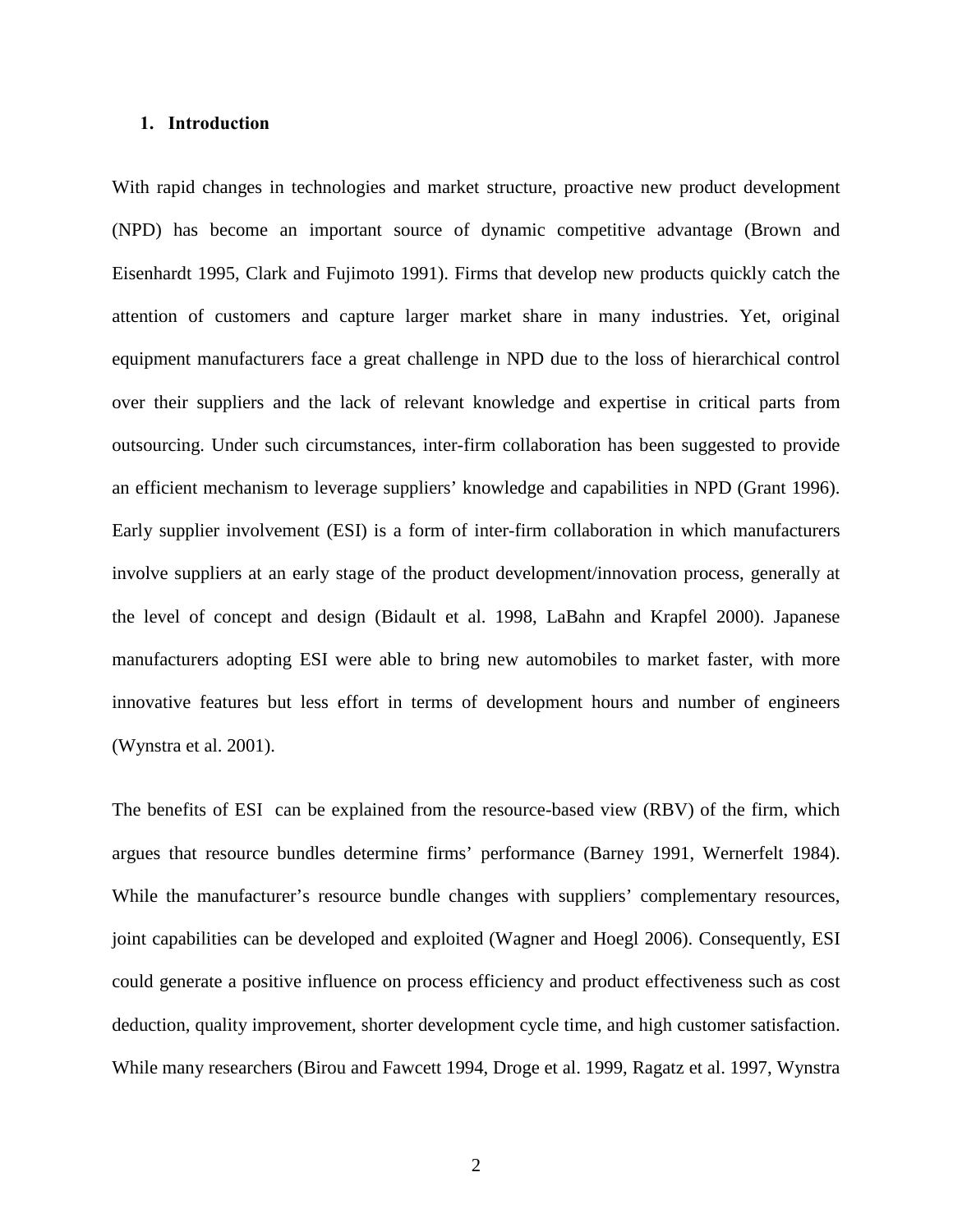et al. 2001) have documented these benefits, there are also a number of studies that showed no significant benefits or found negative effects of supplier involvement on NPD performance (Eisenhardt and Tabrizi 1994, Von Corswant and Tunalv 2002, Zirger and Hartley 1996).

This study, drawn on cooperative investment framework (Che and Chung 1999, Che and Hausch 1999), reconciles the above findings by examining the potential holdup problems in ESI. Holdups may occur when a supplier can make an investment that will increase the profit for the manufacturer, but refrains from doing so due to the concern that after the investment, the manufacturer will use the bargaining power to reduce the its profit. Due to the occurrence of holdups, ESI may not always lead to better performance measures (*ex post*), even though it offers many potential benefits to manufacturers (*ex ante*). This study also shows how the manufacturer could use different levels of commitment to its suppliers as a strategy to reduce holdups. The manufacturer's optimal strategy is examined considering the degree of competitions among the suppliers and the probability of achieving a radical innovation.

The rest of the paper is structured as follows. Section 2 provides a literature review of research related to ESI and introduces cooperative investment framework. Section 3 describes the collaboration process and basic assumptions of the model. Section 4 derives outcomes under two strategies – commitment and non-commitment by the manufacturer. The implications are discussed in Section 5 and conclusions appear in the last section.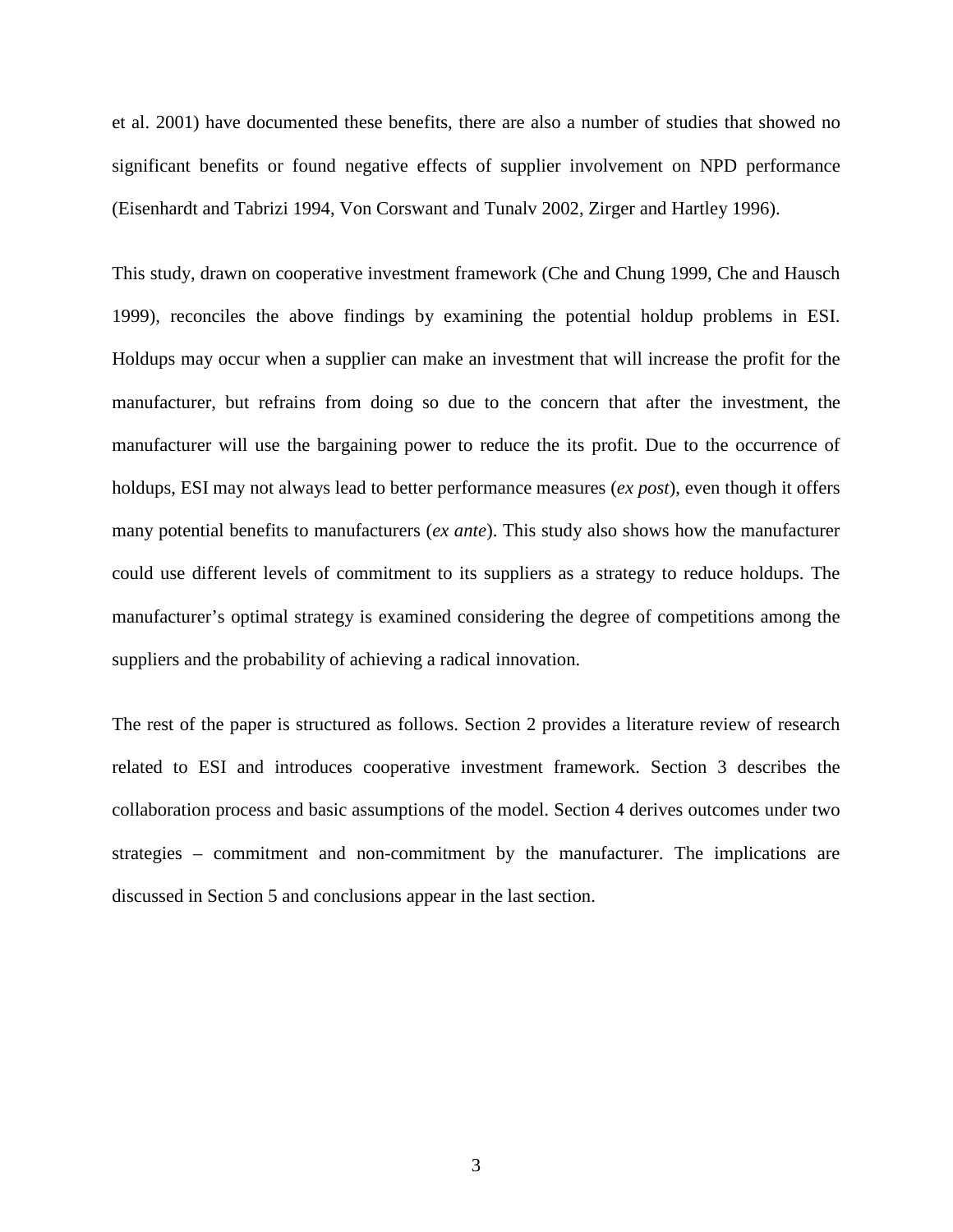#### **2. Literature Review and Theoretical Framework**

#### **2.1. Empirical Findings of ESI**

According to the RBV, a manufacturing firm's performance largely depends on its resource bundle. ESI brings in more valuable and useful resources from a supplier, providing the manufacturer with an opportunity to enhance its performance. While many endeavors have been devoted to assess the impact of ESI on NPD performance, the results seem to be inconclusive. In particular, collaboration between manufacturers and suppliers in the NPD process could be costlier and slower in the information and communication technology sector, because suppliers tend to make projects more complex (Littler et al. 1998). ESI was also found to have no significant impact on product development time in electronics industry (Zirger and Hartley 1996). Eisenhardt & Tabrizi (1994) uncovered that the supplier involvement has no impact on high uncertainty industries. Further, only 20% of the respondents in a survey agreed that they were currently satisfied with the results of supplier integration efforts while over 45% disagreed (Handfield et al. 1999).

Two different approaches have been suggested to resolve these inconsistencies (Monczka et al. 2000, Primo and Amundson 2002, Wynstra et al. 2001). The first approach is based upon the contingency theory, that is, ESI is not an optimal practice or strategy in every circumstance. The decision to use ESI may be contingent upon the product type, the complexity of the products supplied, the supplier's technological capability, and the extent and timing of the supplier involvement (Kamath and Liker 1994, Laseter and Ramdas 2002, Monczka et al. 2000).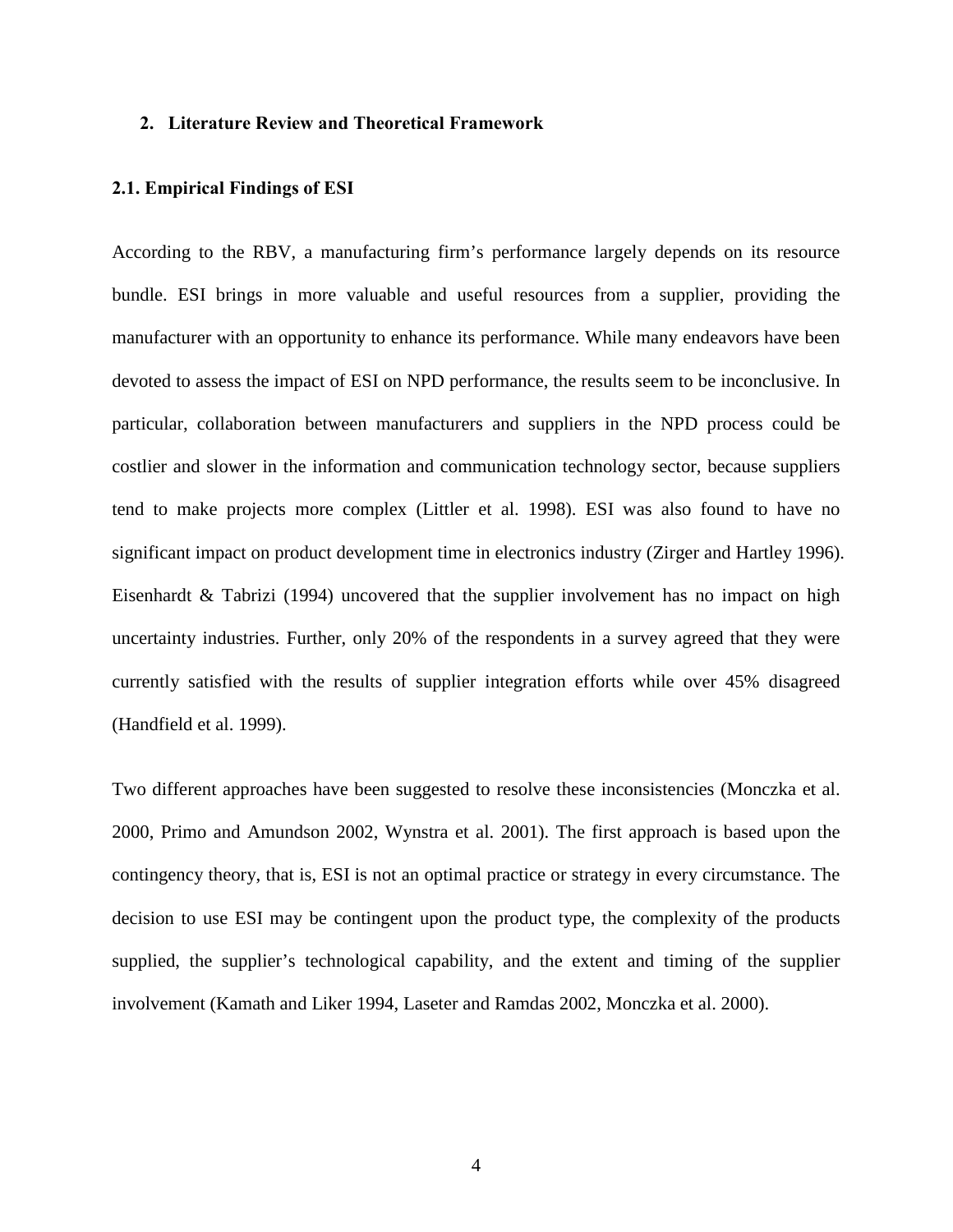The second approach concerns the quality of collaboration (Hoegl and Wagner 2005), for instance, to what extent the supplier's R&D capabilities is utilized. Integrating suppliers aims not only to access more resources but also to utilize those resources efficiently. While the resource bundle increases with supplier involvement, the quality of collaboration, which is the result of interaction between the manufacturer and supplier, may not (Wu and Ragatz 2010).

This study combines the two lines of research by showing how the manufacturer's strategies in ESI affect NPD performance and how its optimal strategy may be influenced by a specific set of contingencies. To understand this requires us to discuss the special features of the inter-firm relationship.

#### **2.2. Cooperative Investment and Holdups**

Two aspects of ESI distinguish it from other forms of inter-firm relationship. First, the supplier often has to pay investment costs that do not immediately improve its own profit, but generates direct benefits to the manufacturer by reducing operations cost, improving quality or features, or shortening the time to bring the new product to market. This type of investment has been referred to as cooperative investment (Che and Hausch 1999). For instance, some Japanese automakers pay for consultants to work with suppliers to improve production methods (Dyer and Ouchi 1993). Suppliers make specific investments to customize parts for the manufacturer (Asanuma 1989) or relocate their facilities adjacent to major manufacturers to reduce shipping costs and improve supply reliability. Second, the outcome of NPD is difficult to predict; hence it is difficult to write a complete contract at the start of the project. Any contract employed in NPD is likely to be vague and may be renegotiated between the two parties after the supplier's investment has been made.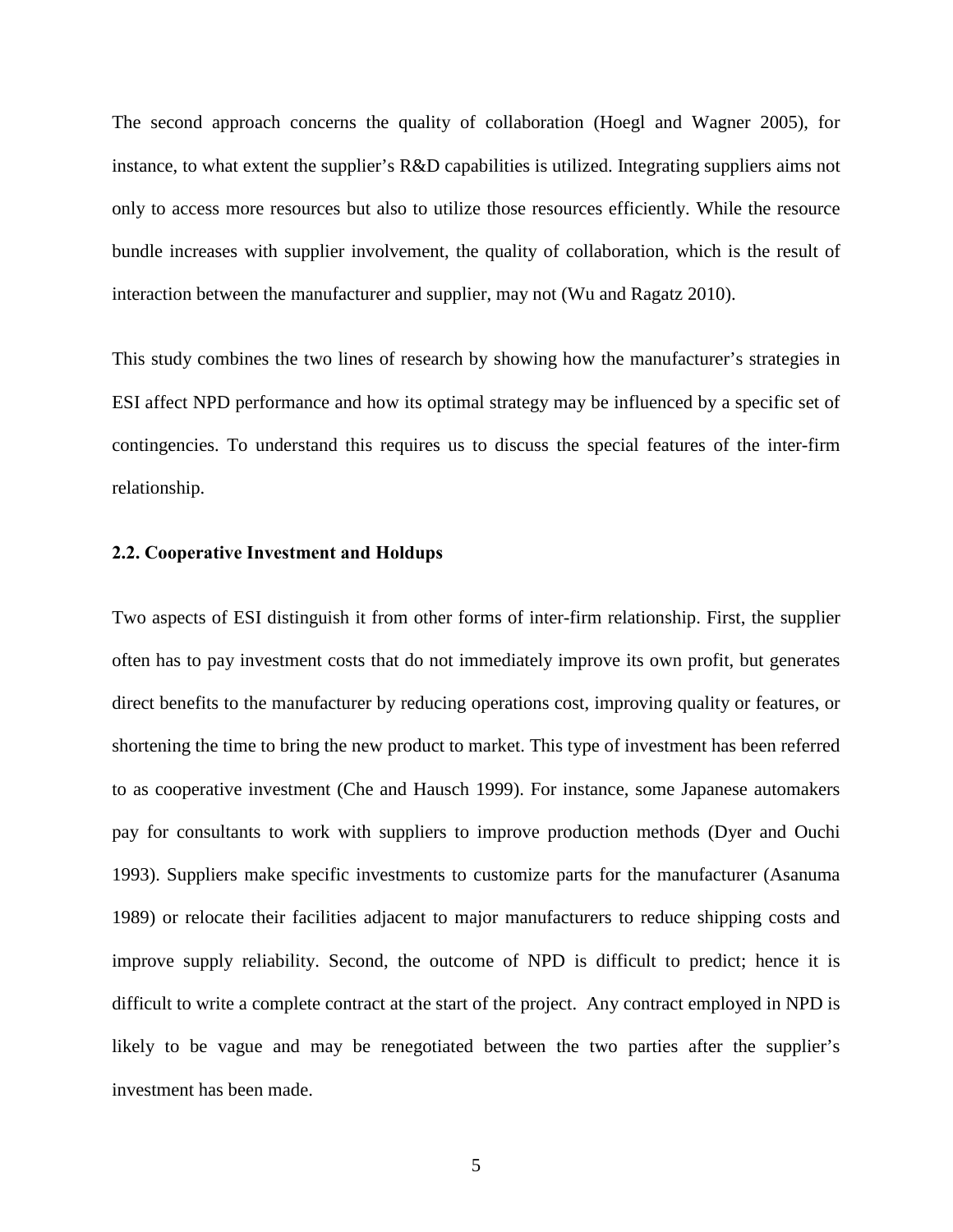These two features combined may result in the occurrence of holdups because the supplier may be reluctant to make full investment for the NPD project. To explore the extent to which holdup problems may affect NPD, two critical dimensions of NPD performance are studied in this paper: the NPD lead time and the level of innovation.

The NPD lead time is a measure of time taken by the project team to develop the product (Olson et al. 1995, Sarin and McDermott 2003). Time is a critical competitive dimension (Stalk 1988) and faster development is usually associated with better initial market performance (Ali et al. 1995).

The level of innovation (i.e., product innovativeness) is defined as the degree of newness of the product under development (Ancona and Caldwell 1990, 1992, Olson et al. 1995, Sarin and Mahajan 2001). Other researchers (Andrews and Smith 1996, Moorman and Miner 1997) used new product creativity to reflect the novelty of a new product that has the potential to change thinking and practices. Product innovation is critical for organizational growth in order to survive in the changing markets, technologies, regulations, and competitors (Hage 1980, Morone 1993). The levels of innovation can be classified as radical or incremental. Compared to an incremental innovation, a radical innovation tends to be more difficult and costly to achieve, but usually generates larger profit.

Confronted with holdups, the manufacturer could use a level of commitment it makes to its supplier as a strategy to mitigate them. A commitment can be viewed as a mechanism that makes it costly for the manufacturer to switch to other suppliers, for instance, lock-in with a strategic supplier or penalty clause for terminating the project without consulting the supplier. In contrast, a non-commitment strategy allows the manufacturer to engage in relationship with multiple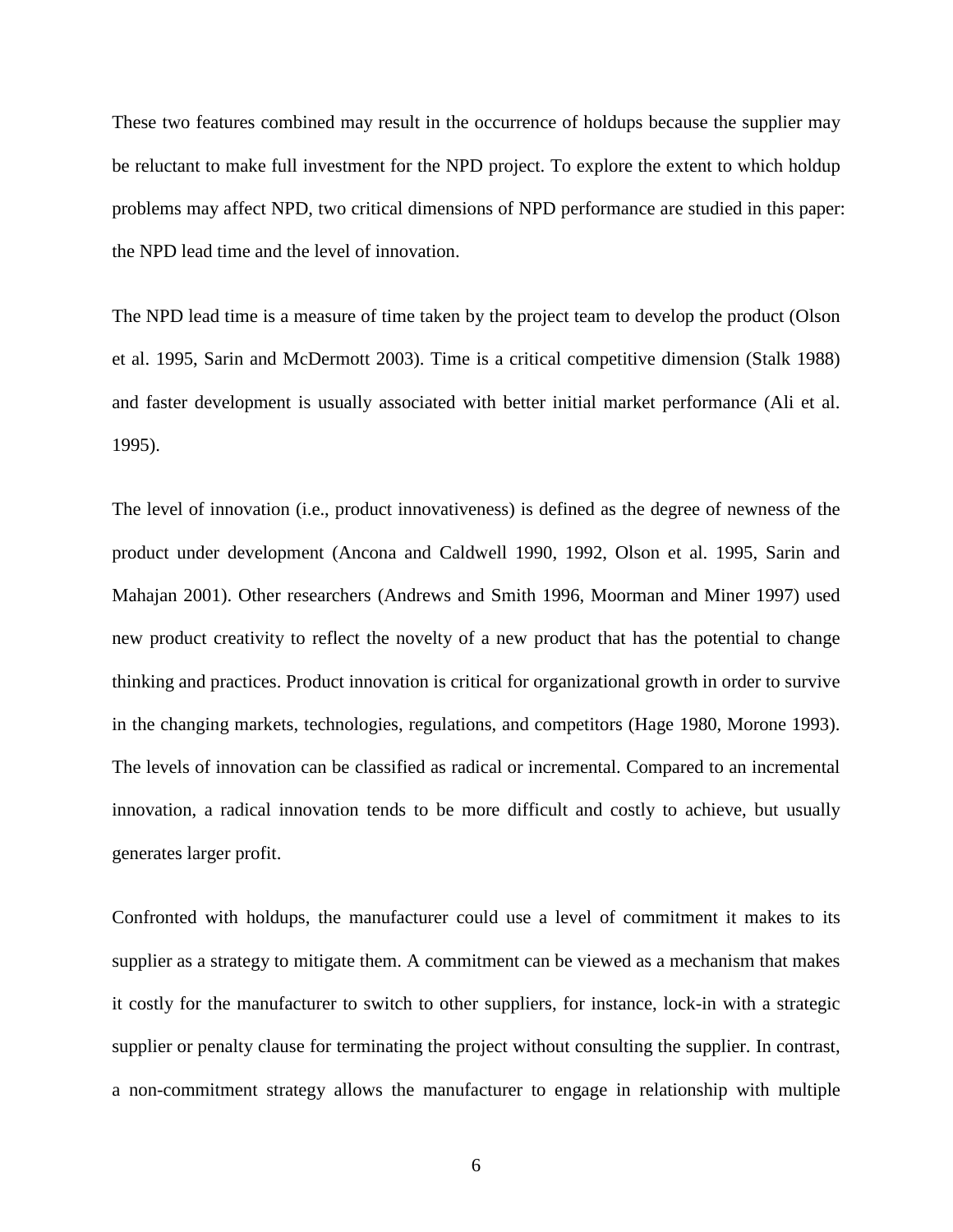suppliers and retain a high degree of flexibility to change the suppliers. This study helps the manufacturer identify its optimal commitment strategy considering 1) the degree of competitions among the suppliers, and 2) the probability of achieving a radical innovation.

#### **3. MODEL**

The model featured in this study attempts to capture the interactions between the manufacturer and the supplier in an NPD project. The manufacturer, in its selection process, is able to identify a supplier with appropriate R&D capabilities to design and deliver a core part for the new product. The project is risky: it may result in a radically or marginally innovative product, or it may fail and yield nothing. A radically innovative product requires an equally innovative part from the supplier. Such a product will generate a stream of future profit with a present value *P* . An incrementally innovative product, which requires a part that is only incrementally innovative, will bring in a lower present value of profit  $cP$ , where  $0 < c < 1$ . Also, we assume that *c* is sufficiently large such that there is a significant difference between the profits in both types of innovation. Due to the uncertainty of the project outcome, no renegotiation-proof contract is possible for this task, and the expected profit from the sales of the new product are negotiated only after the new part is fully developed. Both parties are risk-neutral, and there is no asymmetric information.

Demand for the new product changes over time, and thus affects *P* . To capture this, we assume that time is continuous and the evolution of *P* follows geometric Brownian motion:

$$
\frac{dP}{P} = \alpha dt + \sigma dZ, \qquad (1)
$$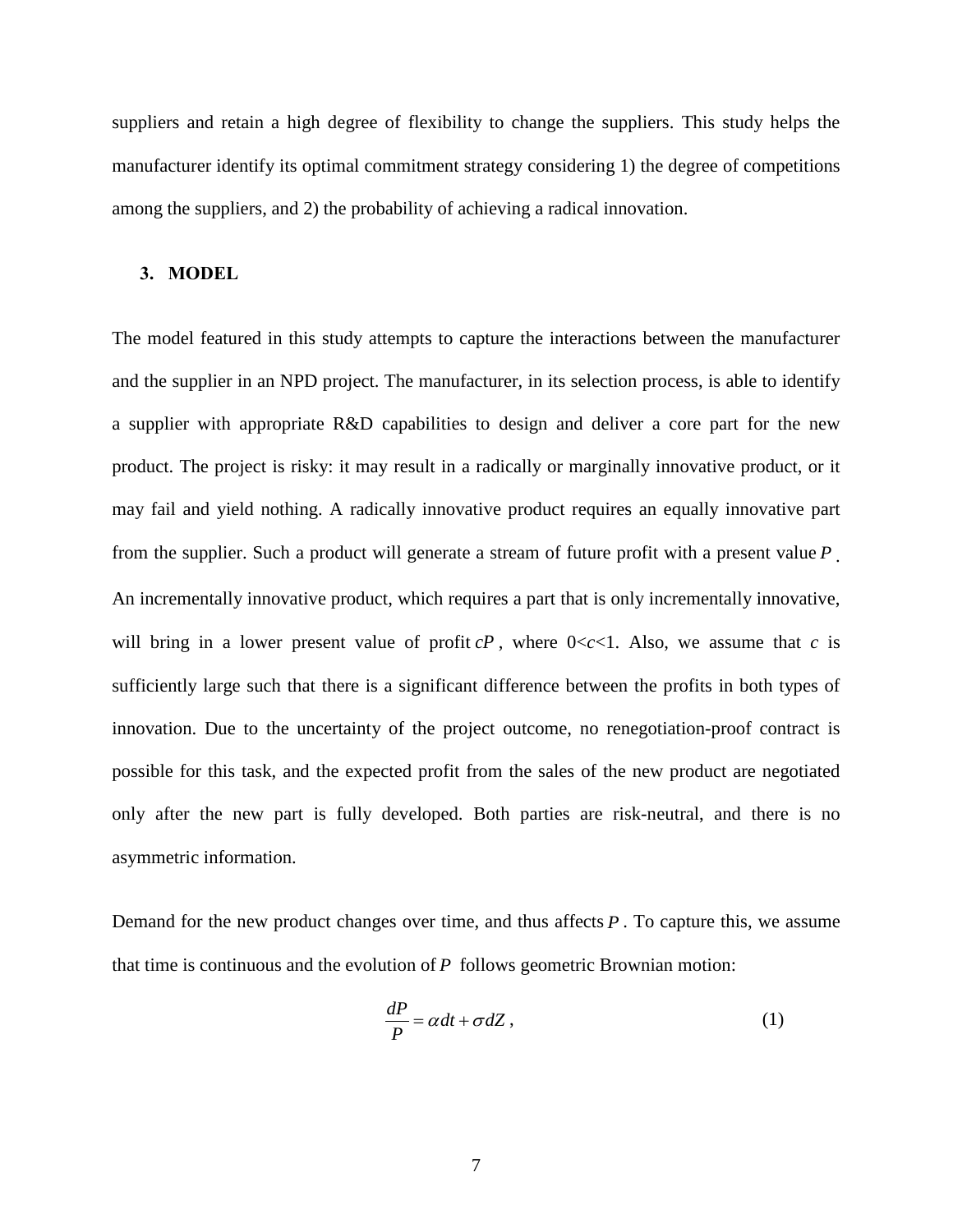where  $\alpha$  is the percentage change of  $P$ ;  $\sigma$  is a constant volatility rate of the rate of change of  $P$ ; and *dZ* is the increment of a standard Brownian motion. A constant risk-free interest rate *r* exists and  $r > \alpha$ . Both parties share all information and observe *P* at all time.

To capture the manufacturer-supplier relationship in the simplest fashion, the involvement process is divided into three stages – design, development, and negotiation (Figure 1).

#### <Insert Figure 1 about here>

The design stage requires the supplier to collaborate with the manufacturer to generate a blueprint for a part that fits the profile of the new product. The manufacturer can choose whether to commit to the selected strategic supplier. A commitment means that the manufacturer cannot later switch to other suppliers. The outcome of this collaboration is uncertain: there is a probability  $\tau$  that this collaboration is successful, in which case it yields a blueprint acceptable to both parties. In order to achieve the probability of a success  $\tau$ , the supplier has to put in a collaboration effort. The effort function, denoted by  $F(\tau)$ , has the following standard properties:  $F'(\tau) > 0$ ,  $F''(\tau) > 0$ , and  $F(0) = 0$ . In case that the collaboration fails, which occurs with a probability  $1-\tau$ , the project is abandoned and both parties get nothing in return.

If the collaboration is successful, the supplier can deliver at least an incrementally innovative blueprint to the manufacturer. This type of blueprint requires no additional investment from the supplier in the development stage. However, during the course of the collaboration, the supplier may find out that an alternative blueprint for radically innovative part can also be achieved. Whenever this opportunity occurs, the supplier has to decide which type of blueprint it will pursue and deliver to the manufacturer. If it delivers a radically innovative blueprint, the supplier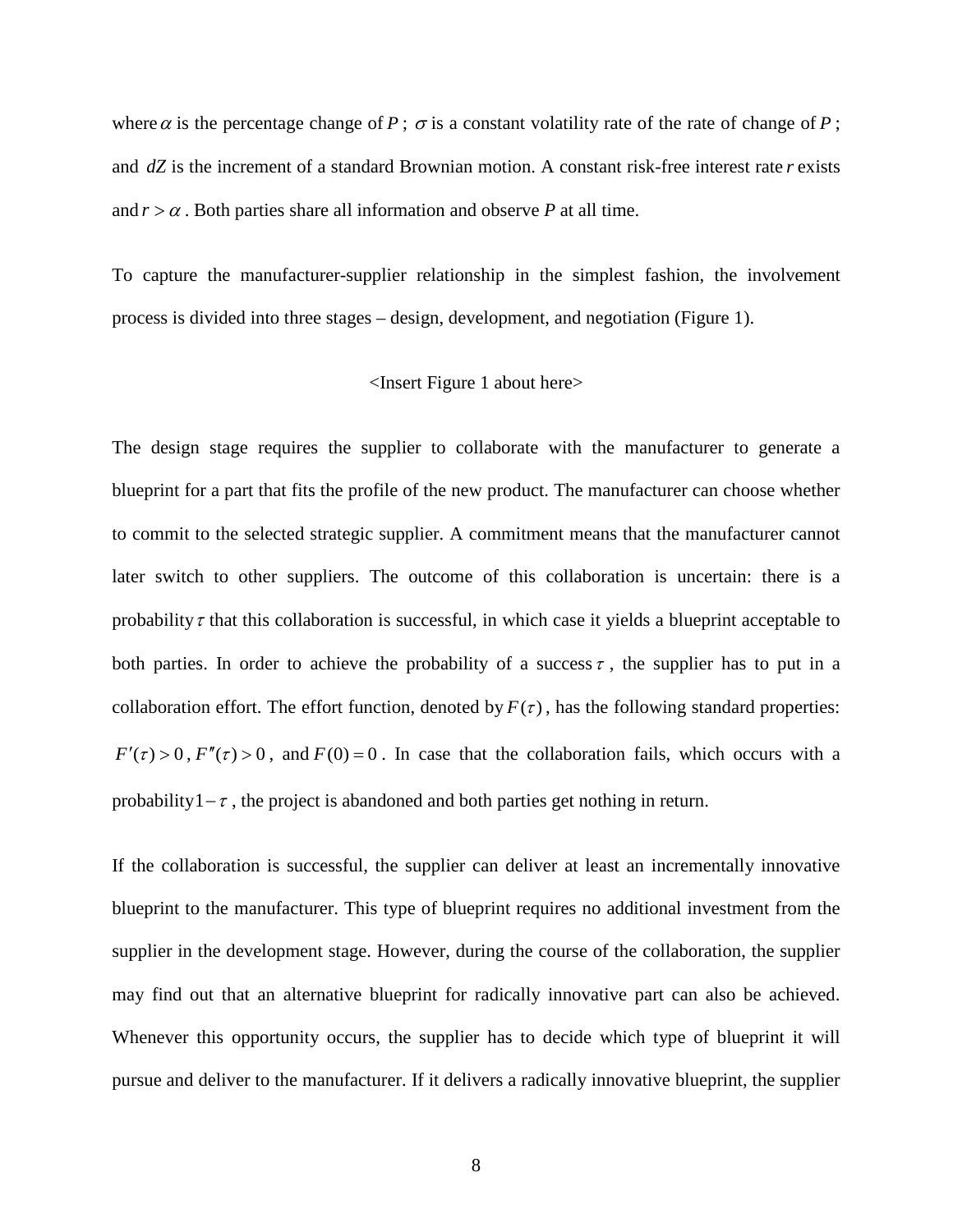will have to pay an investment cost *I* in the development stage. The investment *I* reflects the capability of the selected supplier to develop the blueprint relative to the other suppliers. We assume that the other suppliers have lower capability and could develop a radically innovative part at a higher cost  $mI$ , where  $m > 1$ .

Although at the end of the design stage, the supplier knows with certainty whether a radical innovation is possible, this possibility is uncertain at the beginning of the design stage. At this point, the supplier and the manufacturer have to assess the possibility of achieving a blueprint for a radically innovative part, considering factors outside their controls such as technology limitation, material affordability, and resources availability. Denote  $\pi$  as the conditional probability that a radical innovation is possible if the collaboration is successful. A radical innovation will occur with probability  $\tau\pi$ , given that the full investment in the development stage is paid; an incremental innovation will occur with probability  $\tau(1-\pi)$ ; and the project may fail with probability  $1-\tau$ .

In the negotiation stage, the manufacturer and the supplier negotiate the expected profit from the sales of the new product. Negotiations occur after the development stage is completed. The developed part cannot be used directly in other products and thus has no value elsewhere. The supplier's bargaining power is reflected in the negotiated share of the profit denoted by  $\rho$ , where  $0 \le \rho \le 1$ . The commitment by the manufacturer gives the supplier a bargaining power in the negotiation stage and guarantees a fraction of the profit ( $\rho$ ) for the supplier regardless of the type of innovation. Without the commitment, the supplier may still have a bargaining power if it delivers a blueprint for a radically innovative part because the other suppliers with higher investment cost will find it not optimal to compete. In this case, the supplier will be able to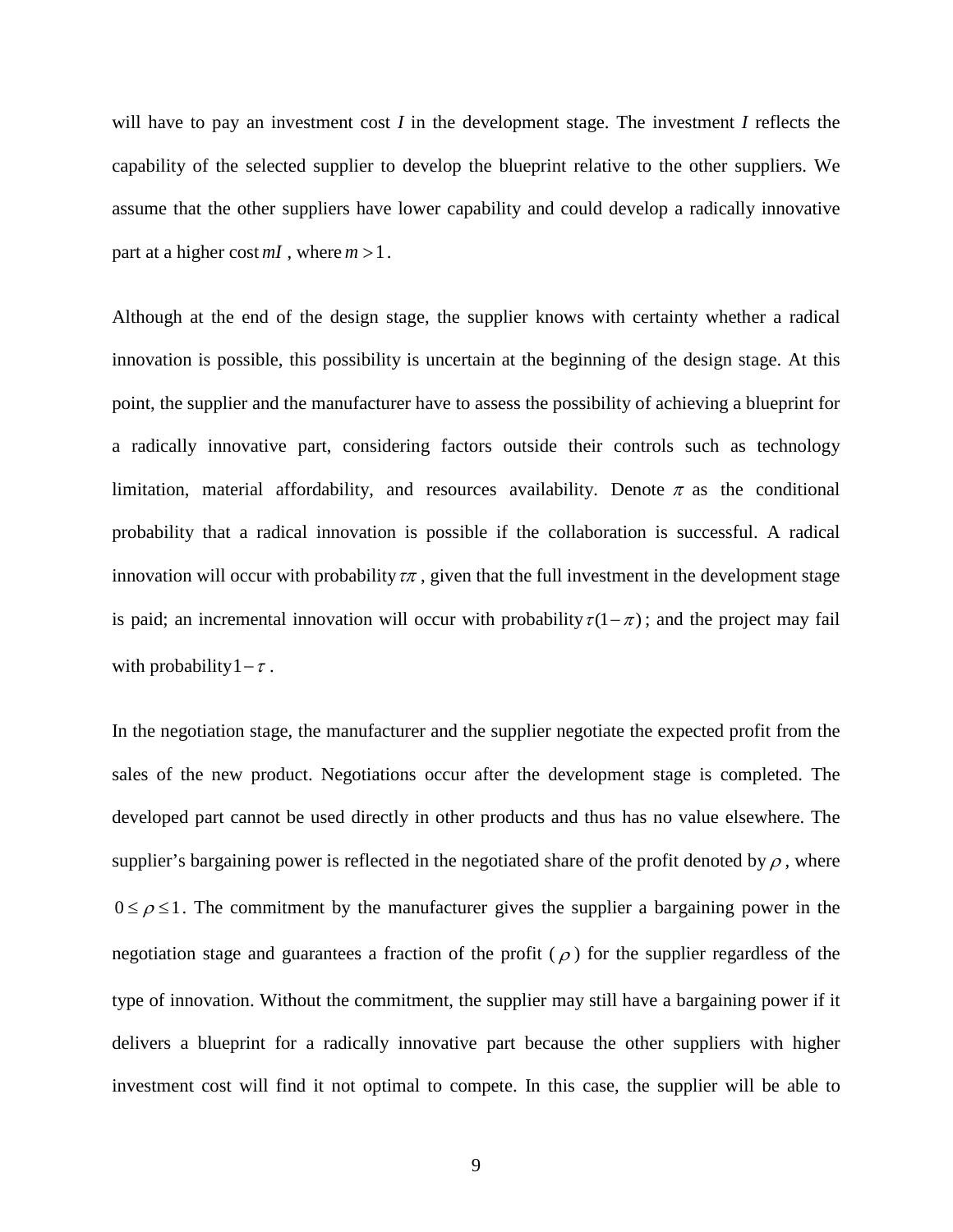demand a profit share of  $\rho$  in the negotiation stage. However, the supplier will have no bargaining power by delivering a blueprint for an incrementally innovative part because other suppliers can also provide the same part.

#### **4. Manufacturer's Optimal Strategy in ESI**

To obtain the optimal the manufacturer's commitment strategy, the manufacturer's expected profit under the commitment and non-commitment strategies are derived using backward induction, starting from the negotiation stage, then to the development stage, and finally to the design stage. At each stage, each party rationally maximizes its own expected profit.

A real options framework (Dixit and Pindyck 1994) is used to capture the impact of ESI on the NPD lead time. However, the model departs from other standard real option models which allow the manufacturer to decide its own investment timing. In the model described below, the supplier is able to choose the timing of investment and use this flexibility to its own advantage.

#### **4.1. Commitment Strategy**

Consider the situation in which the manufacturer is committed to the selected supplier. At the beginning of the development stage, the supplier has no competition, thus it has flexibility to choose when to start the development. In the case of a radically innovative part, for the supplier to pay the investment cost *I*, its share of profit must be high enough to cover the cost, that is,  $\rho P - I$  must be non-negative. If the supplier invests and starts the development at  $P = \frac{I}{I}$ ρ , it will

only break even. Now, consider a strategy of waiting until *P* reaches a pre-specified threshold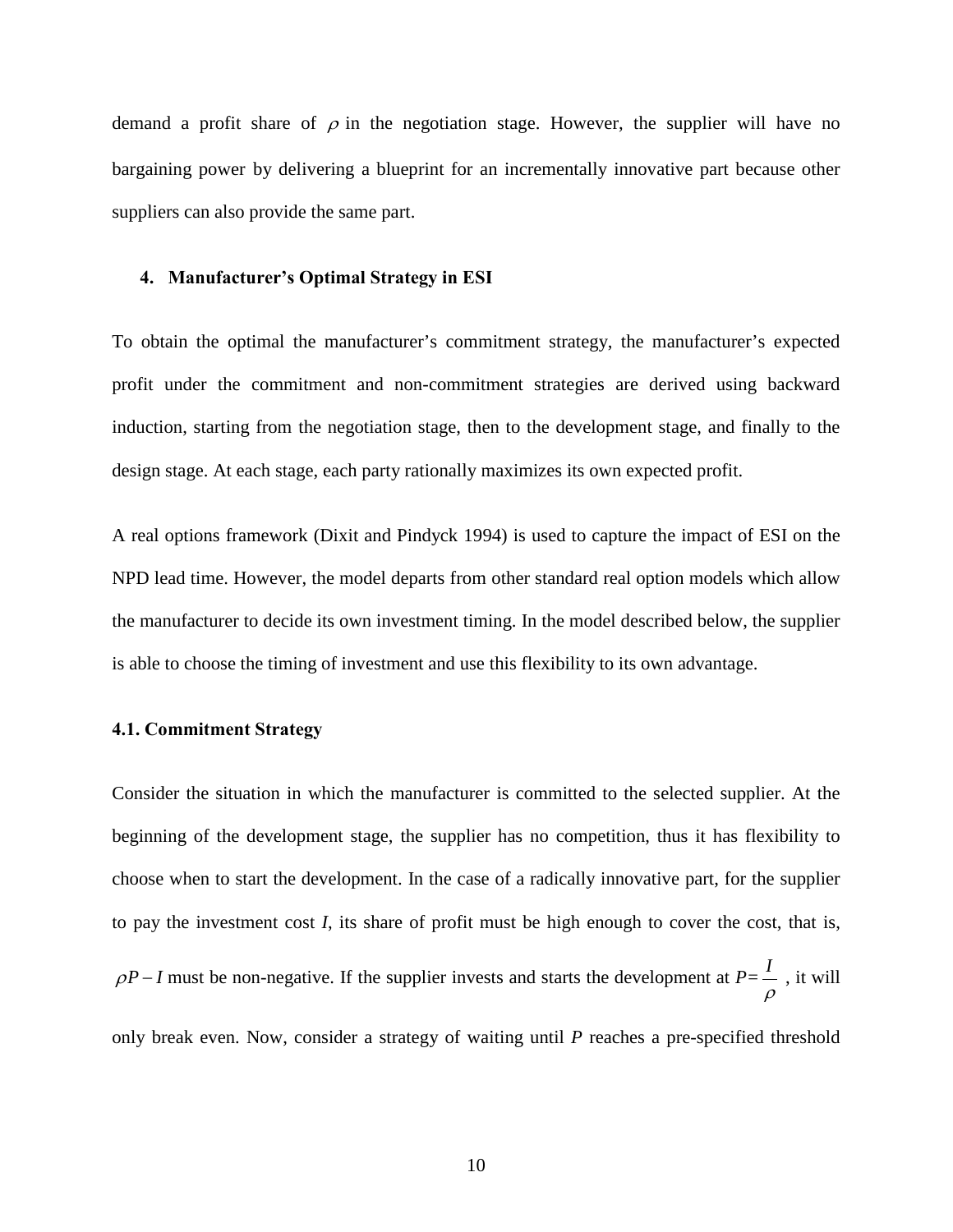that is greater than *<sup>I</sup>* ρ . At this level of *P* the supplier will make a profit. However, the waiting strategy is risky because *P* may never go up to the threshold level or it may take too long. The supplier trades off these costs and benefits of waiting and chooses the investment threshold that maximizes its own share of profit.

We follow a standard procedure in real option literature of solving an ordinary differential equation to derive the value function of the supplier's share of profit. To formalize this, let  $P_c$ denote the threshold level of *P* at which the supplier makes the investment and start the development of a radically innovative part, and let  $S_c$  denote the supplier's share of profit after

the design stage is completed *(ex post)*. We obtain  $S_c = (\rho P_c - I)$ *C*  $S_c = (\rho P_c - I) \left( \frac{P}{R} \right)$ *P* γ ρ  $=(\rho P_c - I)\left(\frac{P}{P_c}\right)$ , where the term

 $(\rho P_c - I)$  is the supplier's share of the profit minus the investment cost, and the term  $\frac{P}{P_c}$ *C P*  $\left(\frac{P}{P_{C}}\right)^{\gamma}$ is a

stochastic discount factor that incorporates both a discount rate and the risk-neutral probability that *P* reaches  $P_c$ . The uncertainty of *P* reaching  $P_c$  is governed by the parameter

$$
\gamma = \left( \left( r - \delta - \frac{\sigma^2}{2} \right) + \sqrt{ \left( r - \delta - \frac{\sigma^2}{2} \right)^2 + 2\sigma^2 r} \right) / \sigma^2 > 1.
$$

For an incrementally innovative part, there is no investment, so it is optimal for the supplier to start the development right away, and  $S_c = \rho cP$ . To summarize:

$$
S_C = \begin{cases} (\rho P_C - I) \left( \frac{P}{P_C} \right)^{\gamma} & \text{for a radical innovation,} \\ \rho cP & \text{for an incremental innovation,} \end{cases}
$$
 (2)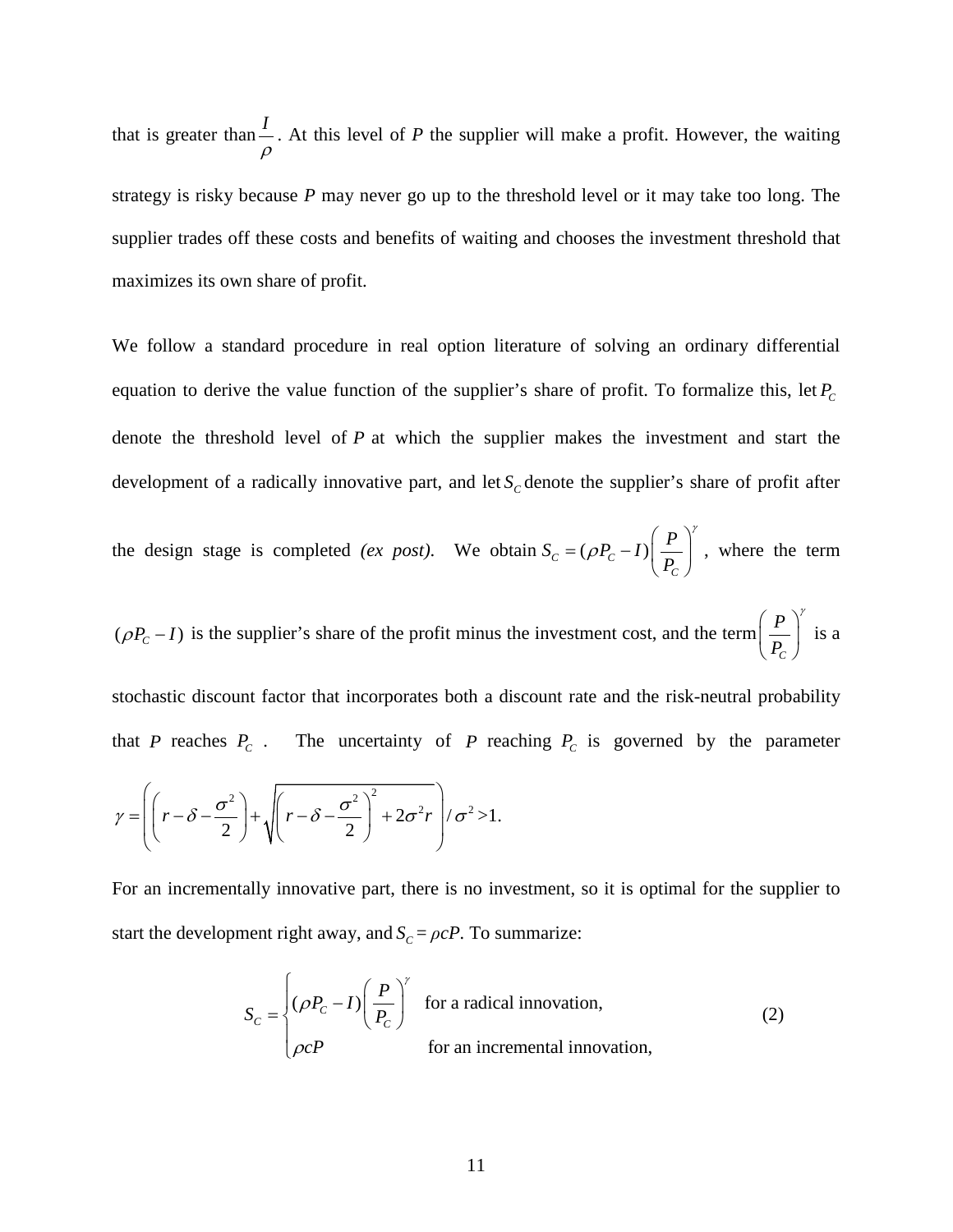The level of  $P_c$  that maximizes the supplier's profit is given by:

$$
P_C = \frac{\gamma}{\gamma - 1} \frac{I}{\rho} \,. \tag{3}
$$

For the proofs of the results, see Appendix.

At the break-even threshold for the supplier,  $P_c = \frac{I}{\rho}$ , the lead time is the shortest. The higher  $P_c$ 

is, the longer the development lead time becomes. Equation (3) shows that, because  $\frac{1}{1}$  > 1 1 γ  $\frac{7}{\gamma-1} > 1$ , the

supplier will invest at  $P_c > \frac{I}{I}$ ρ  $>$   $\sim$  , so it will wait beyond its break-even point, prolonging the development.

When both types of blueprint are possible, if the investment cost for a radical innovation is high, the supplier may choose not to pursue such a blueprint, and delivers an incrementally innovative one instead. Let  $\overline{I}$  denote a cutoff point above which the supplier finds it not optimal to invest for a radically innovative part. To obtain this point, set the supplier's profits in both types of innovation equal and solve for *I*:

$$
\overline{I} = \gamma^{\frac{1}{1-\gamma}} c^{\frac{1}{1-\gamma}} \rho \frac{\gamma - 1}{\gamma} P,
$$
\n(4)

Recall that at the beginning of the design stage, the probability of achieving a radical innovation is  $\pi$  >0. However, the supplier strictly prefers to develop an incrementally innovative part if  $I > \overline{I}$ , so for this range of *I*, the probability of achieving a radical innovation becomes zero. In this case, the commitment strategy hinders a radical innovation, even though it may be technically and financially feasible. The results are summarized in Proposition 1: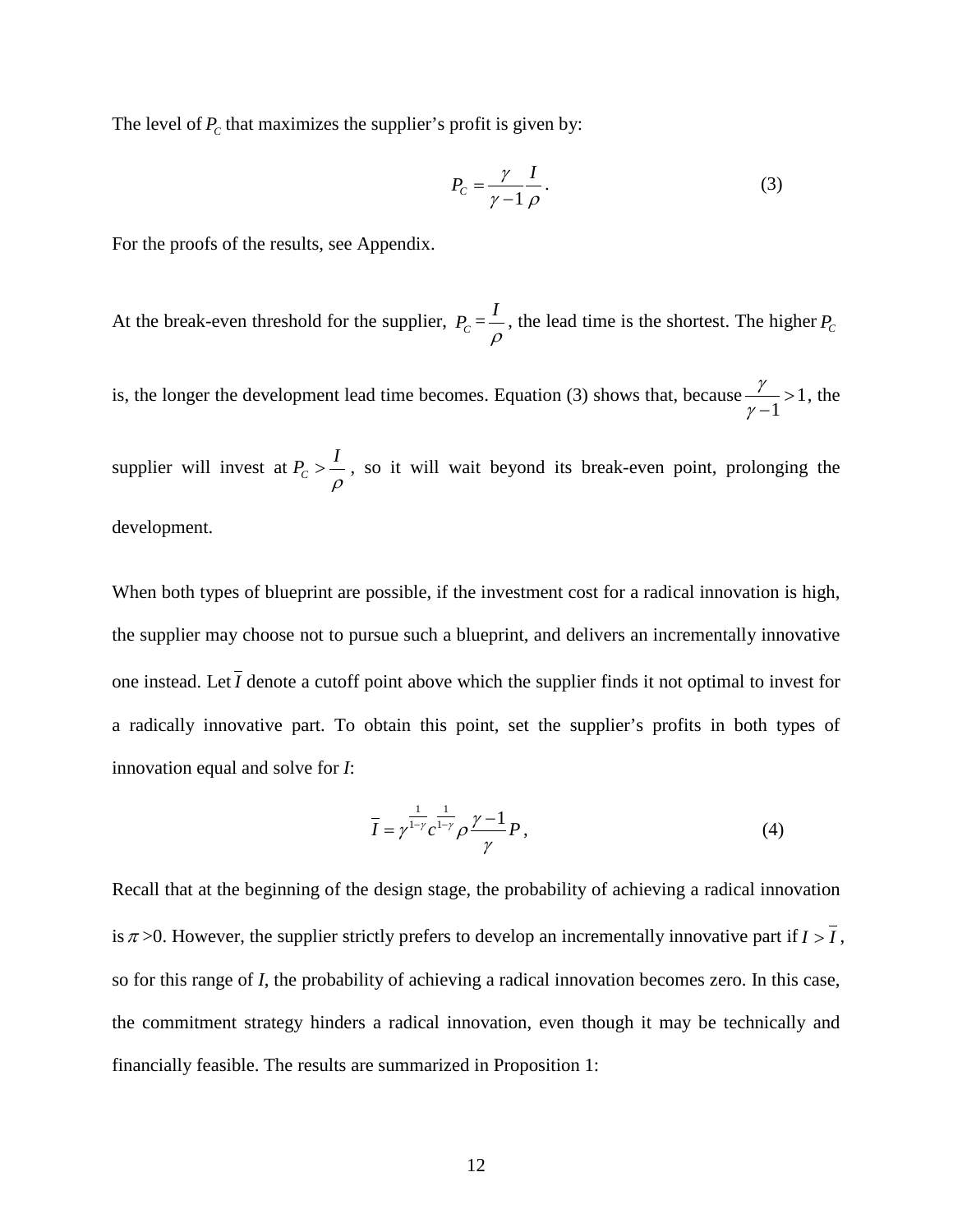**Proposition 1:** For  $I \leq I$ , the commitment strategy lengthens the product development lead time for a radical innovation; and for  $I > \overline{I}$ , it inhibits a radical innovation.

The intuition behind this result is that the commitment strategy gives the supplier the flexibility to time the investment and to influence the type of innovation. The supplier then uses the flexibility to maximize its own benefits, which may not be in the best interest of the manufacturer. In other words, the manufacturer's commitment strategy creates two holdup problems – a lower probability of a radical innovation and a longer development lead time.

Turning to the manufacturer, its share profit at the end of the design stage (*ex post*), denoted by  $B<sub>C</sub>$ , can be derived in a similar fashion to that of the supplier:

$$
B_C = \begin{cases} (1 - \rho)P_C \left(\frac{P}{P_C}\right)^{\gamma} & \text{for a radical innovation,} \\ (1 - \rho)CP & \text{for an incremental innovation,} \end{cases}
$$
 (5)

Going back one step to the beginning of the design stage, the supplier has to decide how much collaboration effort it will put in. The supplier's expected profit at this point is the product of probability of the collaboration success and its share of profit, subtract the effort it puts in. Denote  $\tau_c$  as the probability of the success of the collaboration, and  $E[S_c]$  as the supplier's expected profit at the outset of design stage (*ex ante*). From Proposition 1, we know that if  $I \geq I$ , the supplier will never develop a radically innovative part, so the product will be incrementally innovative with certainty, and the share of profit for the supplier will be  $\rho cP$ . If  $I<\overline{I}$ , and the supplier will deliver a radically innovative part whenever possible, so the share of profit for the

$$
\text{supplier is } \left( \pi (\rho P_C - I) \left( \frac{P}{P_C} \right)^{\gamma} + (1 - \pi) \rho c P \right).
$$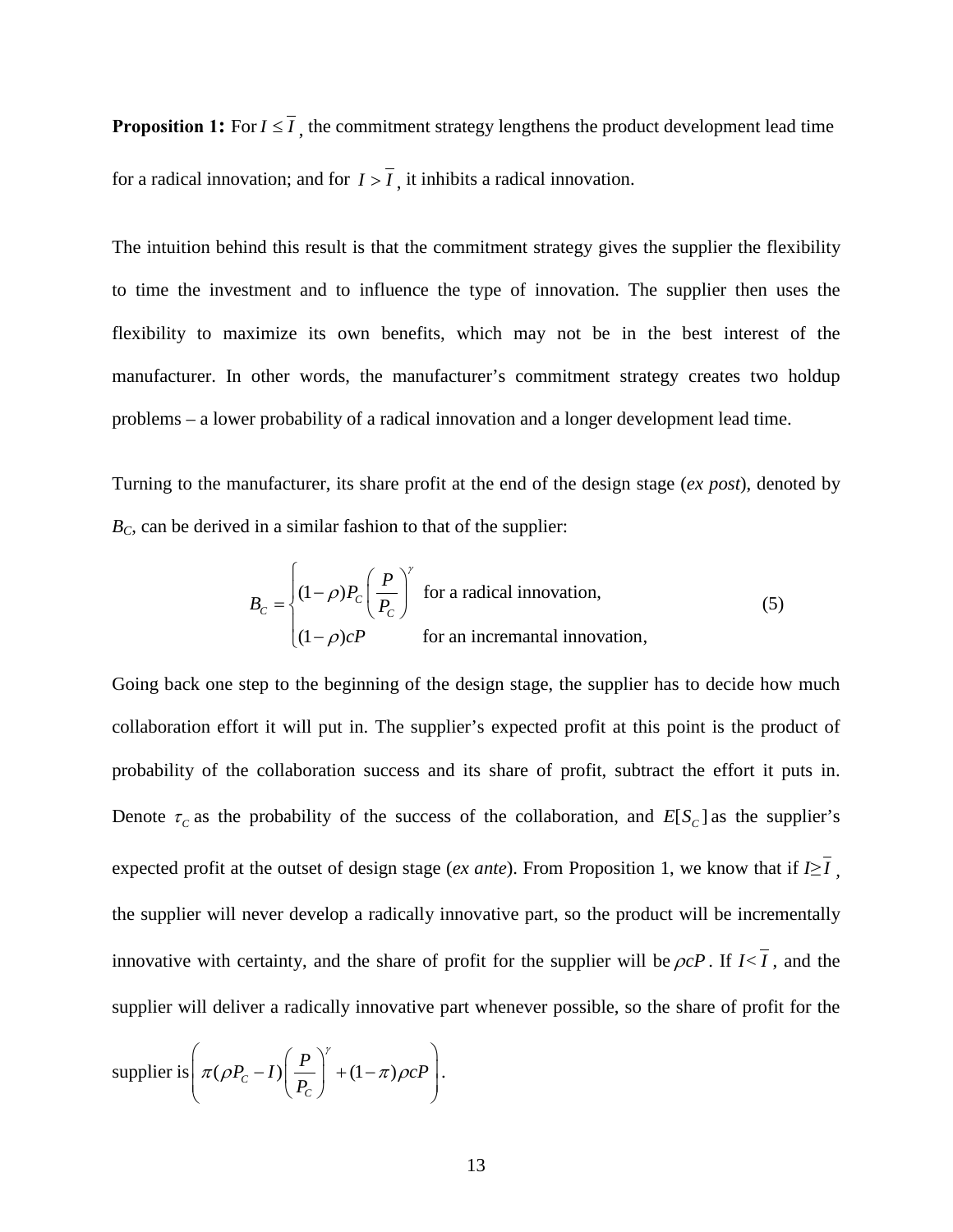To summarize:

$$
E[S_C] = \begin{cases} \tau_C \rho c P \cdot F(\tau_C) & \text{if } I \ge \overline{I}, \\ \tau_C \left( \pi (\rho P_C - I) \left( \frac{P}{P_C} \right)^{\gamma} + (1 - \pi) \rho c P \right) - F(\tau_C) & \text{if } I < \overline{I}. \end{cases} \tag{6}
$$

Now, we derive the supplier's choice of effort in the design stage. Denote  $\tau_c^*$  as the level of  $\tau_c$  that maximize the supplier's profit:  $\tau_c^*$  solves the following first-order conditions:

$$
\begin{cases}\n\pi(\rho P_c - I) \left(\frac{P}{P_c}\right)^{\gamma} + (1 - \pi)\rho c P = \frac{\partial F(\tau)}{\partial \tau} \text{ if } I < \overline{I}, \\
\rho c P = \frac{\partial F(\tau)}{\partial \tau} \text{ if } I \ge \overline{I}.\n\end{cases} \tag{7}
$$

The solution exists and is unique because of the assumption that  $F'(\tau) > 0$ , and  $F''(\tau) > 0$ . For the manufacturer, its expected profit at the outset of design stage (*ex ante*), denoted by  $E[B_C]$ , is derived in a similar fashion to that of the supplier:

$$
E[B_C] = \begin{cases} \tau_C^*(1-\rho)cP & \text{if } I \ge \overline{I} ,\\ \tau_C^* \left( \pi(1-\rho)P_C\left(\frac{P}{P_C}\right)^{\gamma} + (1-\pi)(1-\rho)cP \right) & \text{if } I < \overline{I} . \end{cases}
$$
(8)

#### **4.2. Non-Commitment Strategy**

Now consider a situation in which the manufacturer does not make any commitment to the selected supplier. If the supplier delivers a radically innovative blueprint, it may not freely choose the timing of investment any longer because if it waits too long the manufacturer may turn to other suppliers to develop the part. Let  $P_N$  denote the threshold level of  $P$  at which the supplier makes the investment and  $S<sub>N</sub>$  denote the supplier's share of profit after the design stage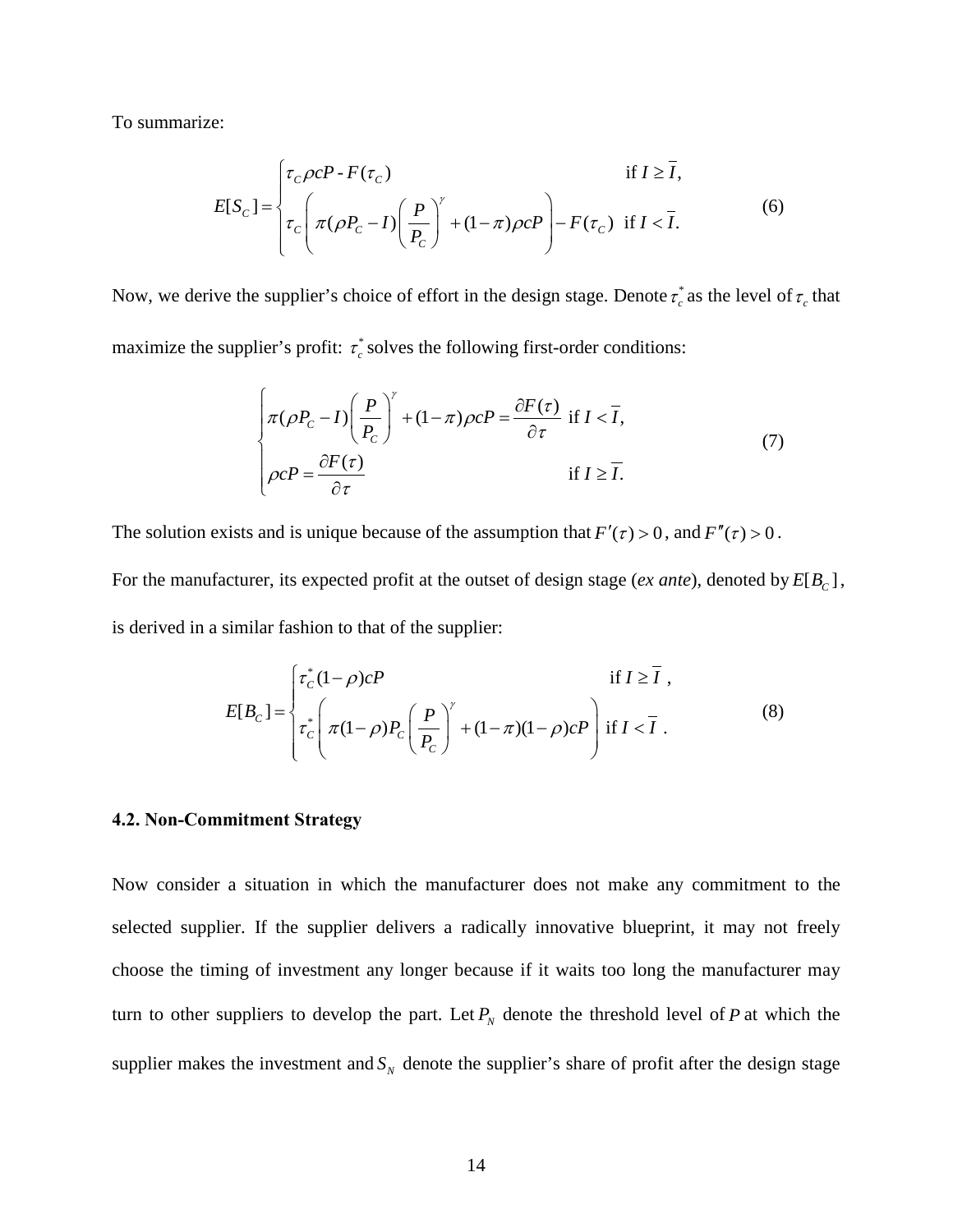(*ex post*). In case of a radical innovation, because the selected supplier has comparative advantage over the other suppliers, it has a bargaining power in the negotiation stage and gets a share of profit  $\rho$ . The functional form of  $S_N$  is similar to that of  $S_C$ , because it obeys the same

differential equation:  $S_N = (\rho P_N - I)$ *N*  $S_N = (\rho P_N - I) \left( \frac{P}{R} \right)$ *P* γ ρ  $=(\rho P_{N}-I)\left(\frac{P}{P_{N}}\right)$ , but with a different investment threshold  $P_N$  as

discussed below. For an incremental innovation, the supplier has no comparative advantage, so it has no bargaining power in the negotiation stage and the share of profit is zero. That is:

$$
S_N = \begin{cases} (\rho P_N - I) \left( \frac{P}{P_N} \right)^{\gamma} & \text{for a radical innovation,} \\ 0 & \text{for an incremental innovation,} \end{cases}
$$
 (9)

From the above equations, because  $(\rho P_N - I) \left| \frac{I}{R} \right| > 0$ *N*  $P_N - I$ ) $\left( \frac{P}{P} \right)$ *P* γ ρ  $(P)$  $-I$ ) $\left(\frac{I}{P_N}\right) > 0$ , the supplier will deliver a radically

innovative part whenever possible. So irrespective of the development cost *I*, the *(ex ante)* probability of a radical innovation is always  $\pi$ .

Because of the competitions, the investment threshold in this case is different from that in the commitment case. To derive  $P_N$ , we use the fact that the competitions will lower the supplier's profit to the point where no other suppliers can compete. Consider the break-even point of the other suppliers. Because their investment costs are  $mI$ , the other suppliers will break even at  $P =$ *I m* ρ . At this point, if *m* is strictly greater than 1, which we assume to be the case, the selected supplier still makes a profit. It has no incentives to reduce the threshold further than this, so it will choose  $P_N = m \frac{I}{\rho}$ . Next, compare this threshold to  $P_C$ . Because  $P_C$  is the threshold that maximizes the supplier's profit,  $P_N$  will not be higher than  $P_C$ . This means that whenever *m* is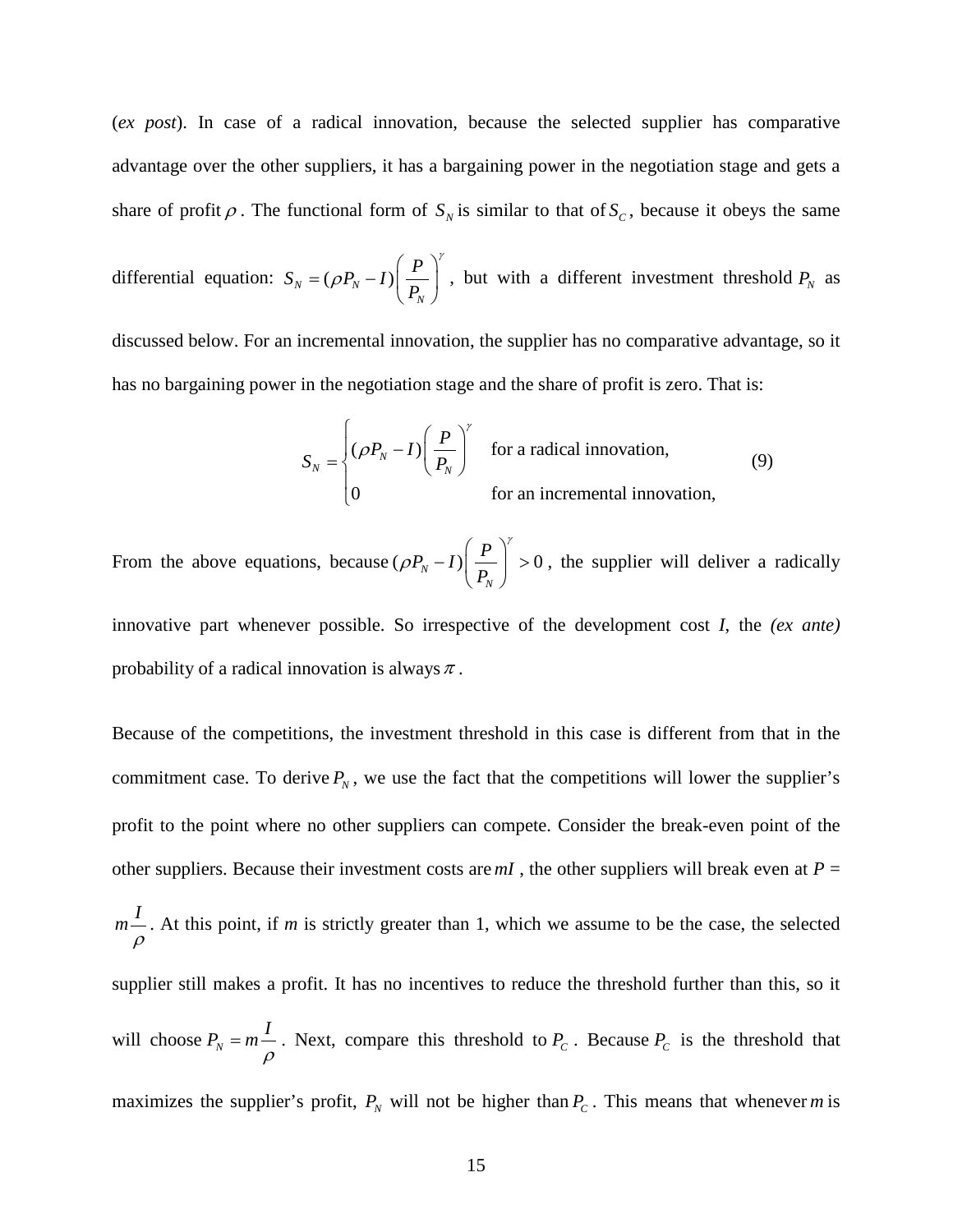equal or greater than  $\frac{\gamma}{\gamma - 1}$ , the supplier will choose  $P_N = P_C$ . Therefore, the investment threshold

is given by:

$$
P_N = \begin{cases} m\frac{I}{\rho} & \text{if } m < \frac{\gamma}{\gamma - 1}, \\ P_C & \text{if } m \ge \frac{\gamma}{\gamma - 1}, \end{cases}
$$
(10)

and the effects of non-commitment strategy are summarized in Proposition 2.

**Proposition 2:** The non-commitment strategy can shorten the development lead time, and makes a radical innovation possible with probability  $\pi$ , regardless of the investment cost.

The intuition behind this proposition is that the non-commitment strategy allows the manufacturer to maintain a credible threat of changing the supplier, which can help reduce holdup problems. This result does not mean that the non-commitment strategy will make the manufacturer change the supplier, but it suggests that such a strategy makes the threat of changing credible. In equilibrium, the manufacturer will continue to work with the selected supplier; however, such a threat can have an impact on the actions of the supplier.

Next, we derive the manufacturer's profit after the design stage (*ex post*), denoted by  $B<sub>N</sub>$ :

$$
B_N = \begin{cases} (1 - \rho)P_N \left(\frac{P}{P_N}\right)^{\gamma} & \text{for radical innovation,} \\ cP & \text{for incremental innovation,} \end{cases}
$$
 (11)

The results are similar to those in the commitment case, except in the case of a radical innovation, the investment threshold is now  $P_N$  instead of  $P_C$ , and in the case of an incremental innovation, the manufacturer keeps all the profit.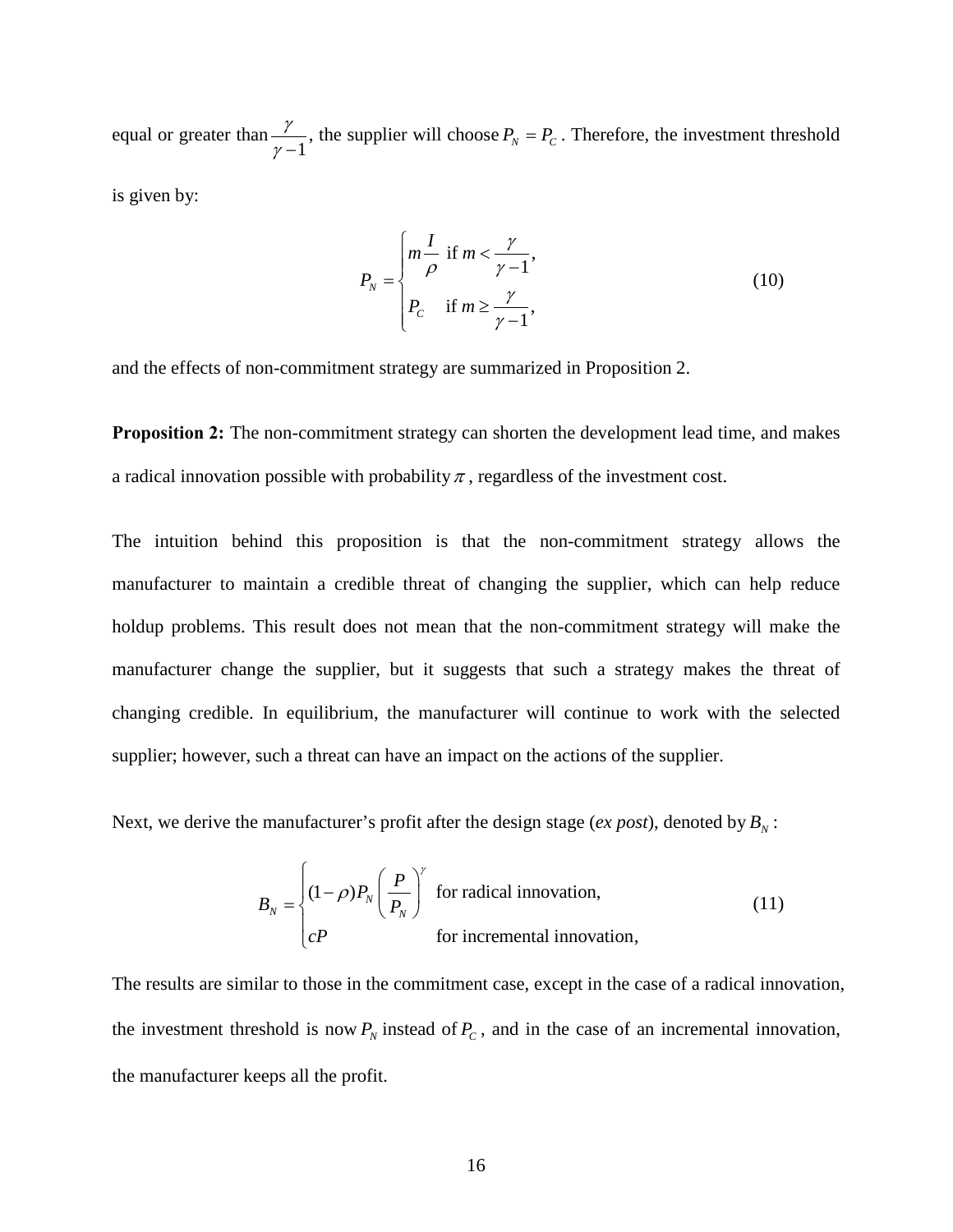Now, moving to the start of the design stage (*ex ante*), the supplier's expected share of profit, denoted by  $E[S_N]$  is derived:

$$
E[S_N] = \tau_N \pi (\rho P_N - I) \left(\frac{P}{P_N}\right)^{\gamma} - F(\tau_N), \qquad (12)
$$

where  $\tau_N$  is the probability of the design success when the manufacturer does not make any commitment. Next, define  $\tau_N^*$  as the level of  $\tau_N$  that maximizes the supplier's expected profit, then  $\tau_N^*$  can be derived by solving the following first-order condition:

$$
\pi(\rho P_N - I) \left(\frac{P}{P_N}\right)^{\gamma} = \frac{\partial F(\tau)}{\partial \tau}
$$
\n(13)

The optimal  $\tau_N^*$  declines with the degree of competitions among the suppliers (*m*), but increases with the probability of a radical innovation ( $\pi$ ). Put alternatively, under non-commitment strategy, intense competitions among the suppliers increase the chance of design failure and discourage suppliers to put in effort.

Next, the manufacturer's expected profit at the start of the design stage (*ex ante*), denoted by  $E[B_{N}]$ , is given by:

$$
E[B_N] = \tau_N^* \left( \pi (1 - \rho) P_N \left( \frac{P}{P_N} \right)^{\gamma} + (1 - \pi) c P \right)
$$
 (14)

#### **4.3. Equilibrium Outcomes**

In this subsection, we derive the manufacturer's optimal commitment strategy by comparing the expected profit under the commitment strategy,  $E[B_C]$  to that under a non-commitment strategy,  $E[B_{N}]$ . The discussion of commitment strategy and non-commitment strategy in the prior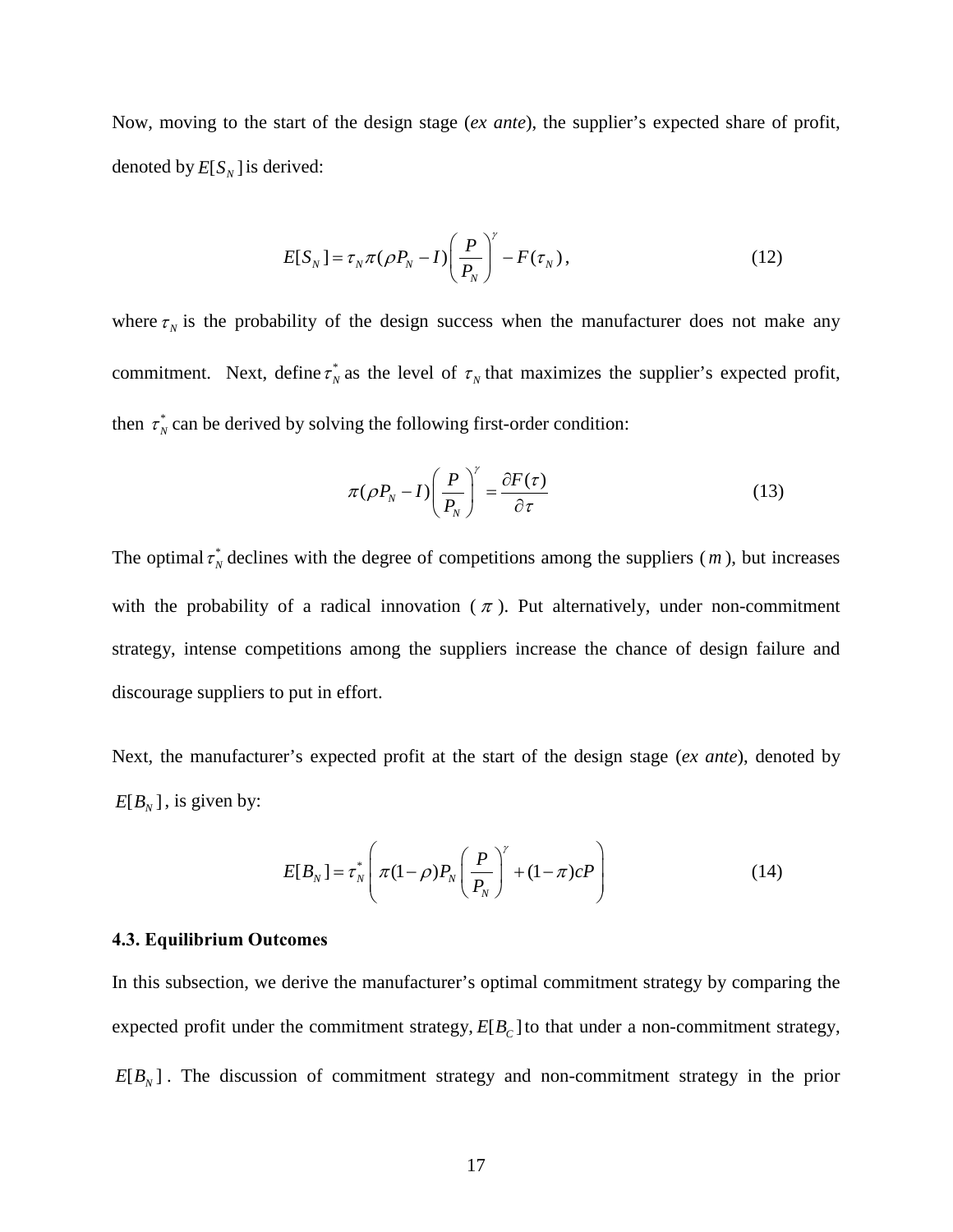subsections indicates a potential trade-off between holdups and incentive/effort. In the following analysis, we consider only the case in which  $I \geq I$ . As stated in Proposition 1, if the manufacturer commits to the supplier, the collaboration will always result in an incremental innovation. Proposition 3 describe the equilibrium outcomes under different levels of competition among the suppliers.

**Proposition 3:** When the competitions among the suppliers are high, the commitment strategy is optimal for the manufacturer; otherwise, the non-commitment strategy is optimal.

**Proof:** See Appendix.

To understand this conclusion, first, consider the trade-off between the costs and benefits of the commitment strategy. The costs of the commitment are (*ex post*) holdups, and its benefits are (*ex ante*) increases in the collaboration effort in the design stage.

If the competitions are intense (low  $m$ ), the supplier expects low profit, so it will puts in low effort to collaborate with the manufacturer in the design stage *(ex ante)*. Without the supplier's effort, the project has high risk of failure. Under this situation, the commitment strategy is optimal because it increases the incentive of the supplier to exert more effort. In contrast, when the supplier has greater expected profit because of low competitions (high *m* ), the benefits of the commitment are low *(ex ante)* and the costs can be high because it may create holdup problems *(ex post).* So the optimal strategy is non-commitment.

From the RBV, it may be argued that if there are many suppliers with high capability, the manufacturer may want to capture the resources of these suppliers by involving multiple suppliers in a project, and it may seem that a non-commitment strategy should be employed.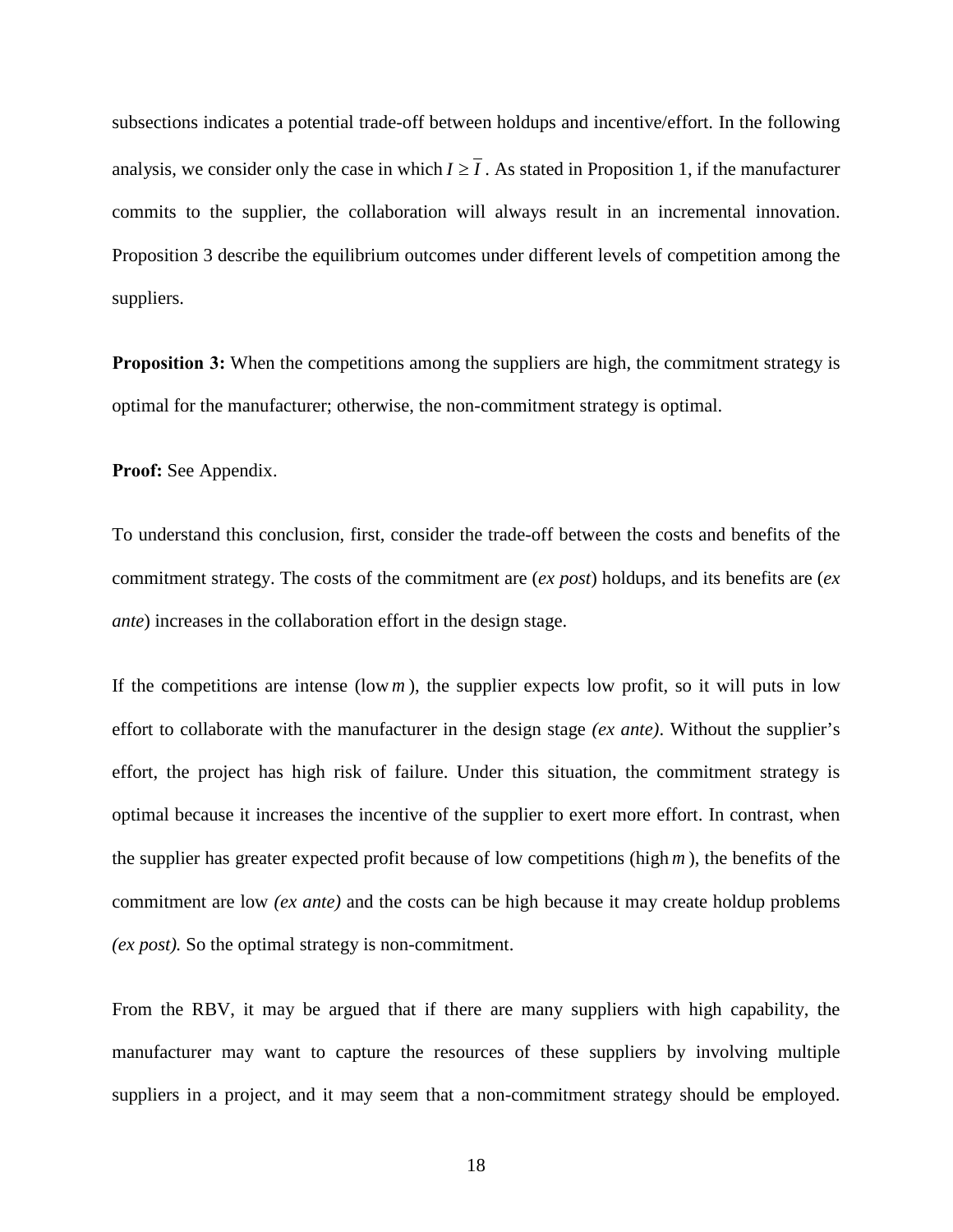However, Proposition 3 cautions against such a strategy because it may undermine the collaboration effort and increase the risk of the project failure.

Next, Proposition 4 links the equilibrium outcomes with the probability of a radical innovation.

**Proposition 4:** When the probability of a radical innovation is high, the non-commitment strategy is optimal for the manufacturer; otherwise, the commitment strategy is optimal.

**Proof:** See Appendix.

Consider the situation in which a radical innovation is unlikely to happen (low  $\pi$ ). The supplier could lose incentive to collaborate with the manufacturer, which leads to the failure of the project. The commitment strategy is optimal because it helps increase the supplier's incentive to put in more effort *(ex ante).* In addition, the cost of the commitment is low *(ex post).* On the other hand, if the chance of making a radical innovation is high (high  $\pi$ ), the commitment strategy may significantly reduce the probability of such innovation *(ex post).* Furthermore, a prospect of a radical innovation already gives the supplier a motivation to collaborate with the manufacturer, so there is little additional benefit from the commitment *(ex ante)*.

Although it may seem that when a radical innovation is highly anticipated, the manufacturer and the supplier should pull resources bundles together as much as possible, and the commitment strategy may seem to be optimal. However, when the supplier has to make a large investment for such innovation, Proposition 4 warns that such a strategy may not be optimal because the costs of holdups may outweigh the benefits of a higher collaboration effort.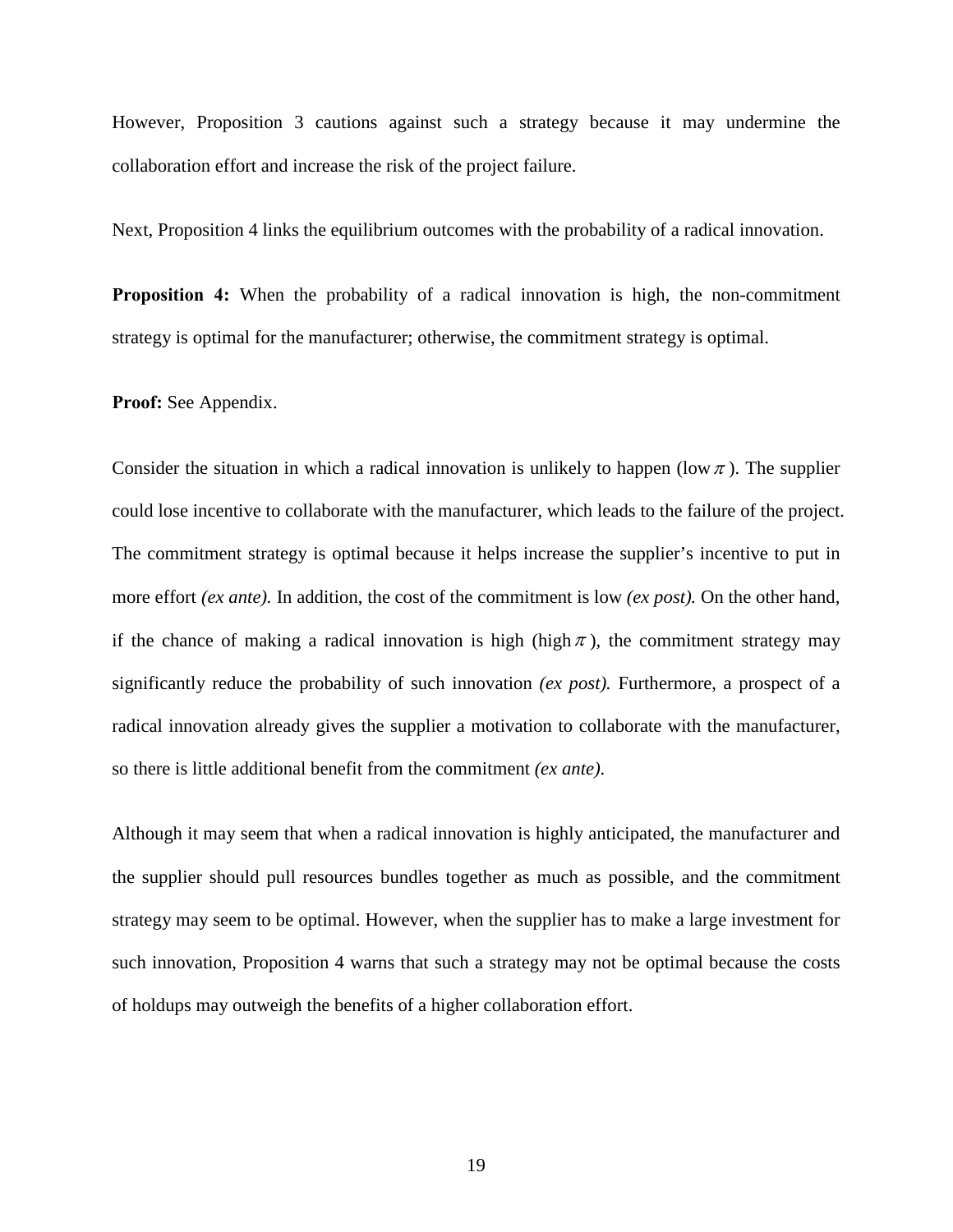#### **5. Discussions and Numerical Examples**

Our model demonstrates that the holdups are a distinct force that could unfavorably affect NPD performance. These holdup problems reduce the benefits of the resource expansion suggested by the RBV. While holdups can be viewed as another type of agency costs, they are different from the classical agency problems in that they are not based on asymmetric information between the principle and the agent and/or their different attitudes towards risk. We showed that even under the assumption of information symmetry and risk-neutrality, the inherent nature of cooperative investment and the supplier's self-interest to maximize its own profit still bring about holdup problems, and because these is no asymmetric information, monitoring the supplier's behavior and facilitating communication will not necessarily reduce these problems.

Our analysis also shows that the effect of ESI on NPD performance depends on both the effort made by the supplier in the design stage and the holdup problems in the development stage. Specifically, manufacturers that commit to the selected supplier are likely to have a higher probability of a successful new product (*ex ante*). However, due to holdup problems, new products tend to have a longer lead time or lower level of innovation (*ex post*). In contrast, manufacturers that do not commit to suppliers may bring new products to market faster with a higher expected level of innovation (*ex post*), but they face a higher risk of NPD failure (*ex ante*).

Our model further suggests that the manufacturer's optimal strategy in ESI depends on two key contingencies: the expected probability of a radical innovation ( $\pi$ ) and the degree of competitions among the suppliers ( *m* ). Here we present a numerical example of the manufacturer's optimal commitment strategies to facilitate the understanding of the conclusion.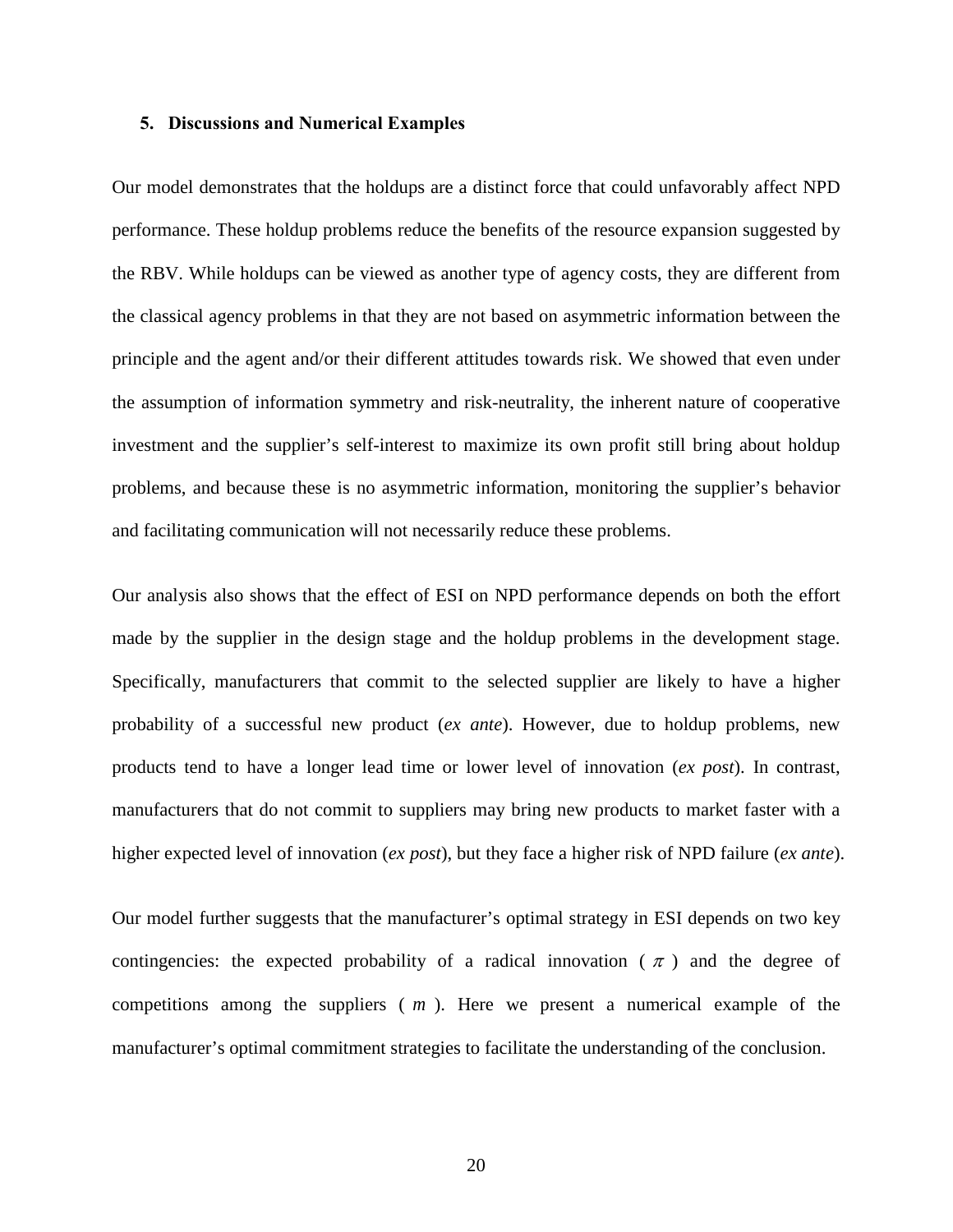Table 1 summarizes the parameters. The effort cost function is assumed to be quadratic, i.e.,

$$
F(\tau) = \frac{a}{2}\tau^2.
$$
 (15)

### <Insert Table 1 about here>

With this cost function, the model can be solved analytically and has closed form solutions:

$$
\begin{cases} \tau_C^* = \frac{\rho cP}{a} \\ \tau_N^* = \frac{\pi \rho^\gamma P^\gamma I^{1-\gamma} (m-1) m^{-\gamma}}{a} \end{cases}
$$
(16)

<Insert Figure 2 about here>

Figure 2 shows how the manufacturer's optimal strategy is influenced by both  $m$  and  $\pi$ . The red area is where the effect of *m* dominates: when the competitions are sufficiently high, the chance of radical innovation does not matter and the manufacturer should always use the commitment strategy. In the blue area,  $\pi$  dominates  $m$ : for projects with very low probability of a radical innovation, competitions among the suppliers do not matter and the manufacturer should always use the commitment strategy.

The yellow area is where both *m* and  $\pi$  affect the manufacturer's strategy. When the degree of competitions among the supplier is not intense and there is a sufficient probability of achieving a radical innovation, then the optimal strategy is to use the non-commitment strategy, as indicated by the yellow area above the curve; otherwise the commitment strategy is optimal as indicated by the yellow area under the curve.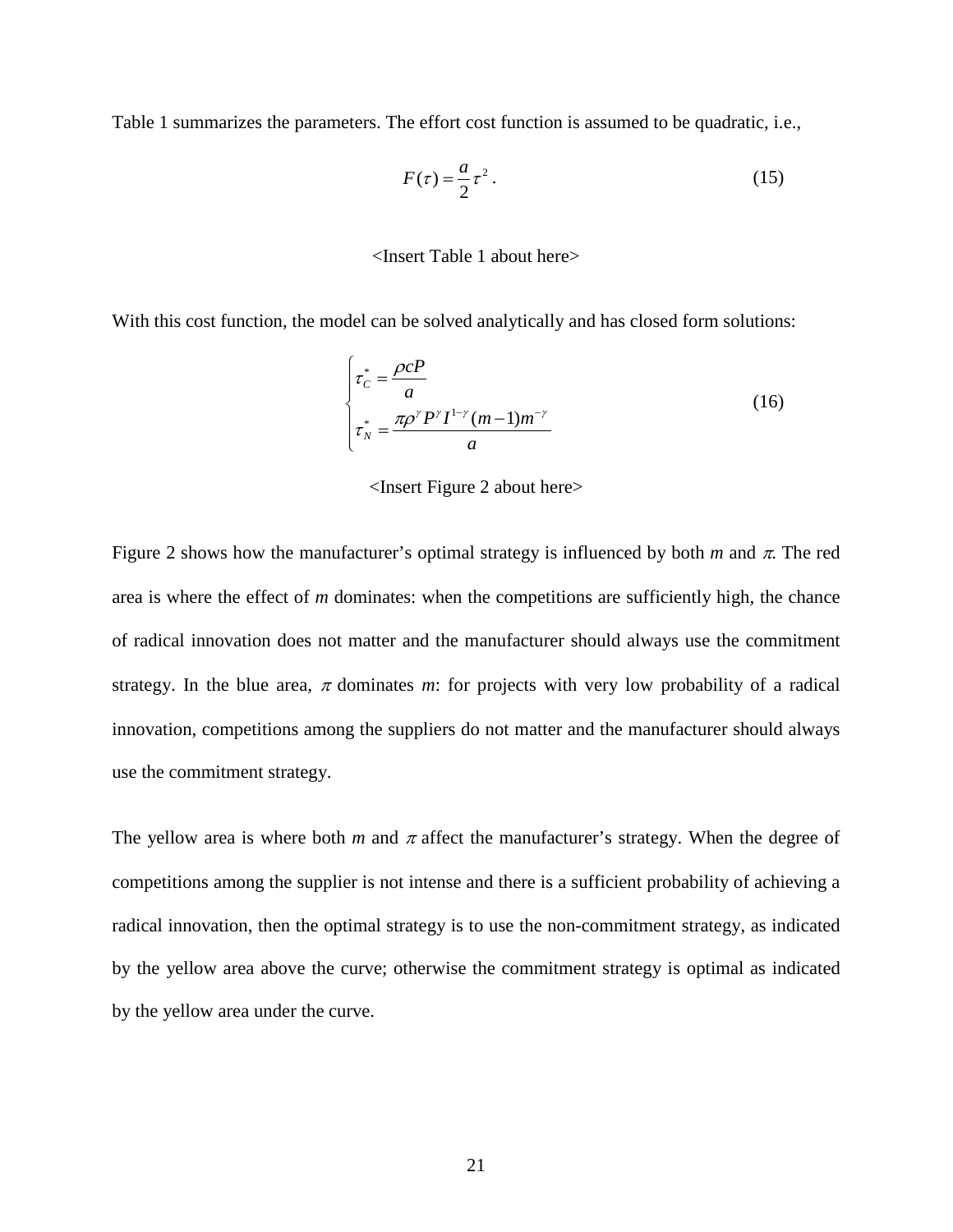The model shows that there are situations under which manufacturers may optimally make the commitment to the supplier and accept holdups as a mean to motivate the supplier to put in collaboration effort. In such a case, committed manufacturers with holdup problems may have higher expected profits than the non-committal ones with no holdups. Multi-stage interactions in our model make it possible for the manufacturer to trade off the costs and benefits across stages. This is impossible in a standard one-stage holdup model in which manufacturers always try to avoid holdups that reduce the expected profit.

### **6. Concluding Remarks**

While the RBV predicts that resource expansion and integration from ESI should have a positive impact on NPD, our study suggests that the potential holdup problems derived from the nature of cooperative investment of ESI could have a negative impact on NPD. This problem is distinct from the agency cost suggested by the agency theory which also has negative impact on NPD, but assumes asymmetric information between the principle and the agent and/or their different attitudes towards risk. In contrast, holdups occur because of the lack of a complete contract and the fact that negotiation of profit distribution occurs after the investment is already made.

The analytical model demonstrates how holdup problems can generate negative impact on the NPD lead time and inhibit a radical innovation. It also shows that holdup problems can be alleviated with competitions among the suppliers, yet this may reduce the supplier's effort to collaborate in the design stage, leading to a higher probability of project failure. Given this tradeoff, this study suggests two important contingent variables that could influence the manufacturer's decision to commit to its selected supplier – the expected level of innovation and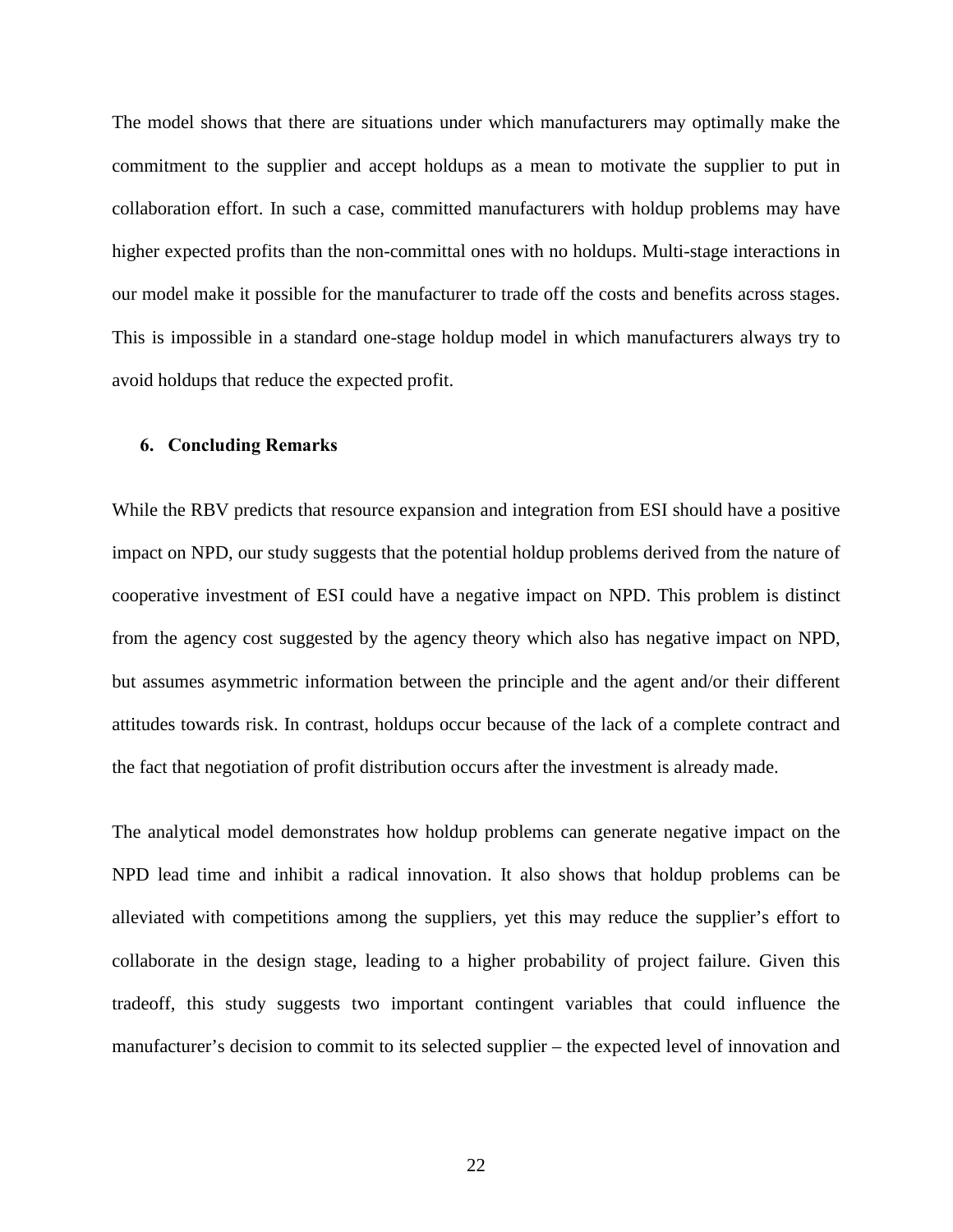the degree of competitions among suppliers. These variables, among other factors, are critical in deciding what kind of strategy is to be used to facilitate a successful NPD.

Beyond the theoretical and managerial contributions, the analytical results provide a platform to conduct empirical research to validate them. All the variables are measurable. The overall impact of using ESI on new product performance can be empirically assessed, considering the different impacts from holdup problems, resources expansion, and agency problems. Through this exercise, more insights on how to manage ESI to support the manufacturer's strategic goal can be obtained. In addition, the influence of the contingency variables could be empirically tested to support managers' decision making in specific business contexts.

There are certain aspects of the model that warrants extensions in future research. First, the model assumes that manufacturers and suppliers collaborate only once. In practice, a successful collaboration may lead to future collaborations to develop other new products. Multiple interactions can change the supplier's incentive and the manufacturer's optimal strategies. Next, the current model abstracts from the competitions among manufacturers. Such competitions can motivate both parties to agree to rush new products to market faster, which could also change the dynamics of the collaboration. Finally, the model assumes that investment costs are opaque and specific to the supplier (the opportunity costs or the training costs, for example). Exploring mechanisms that allow for the manufacturer to share part of the development cost with the supplier is another interesting avenue to explore how to mitigate holdups.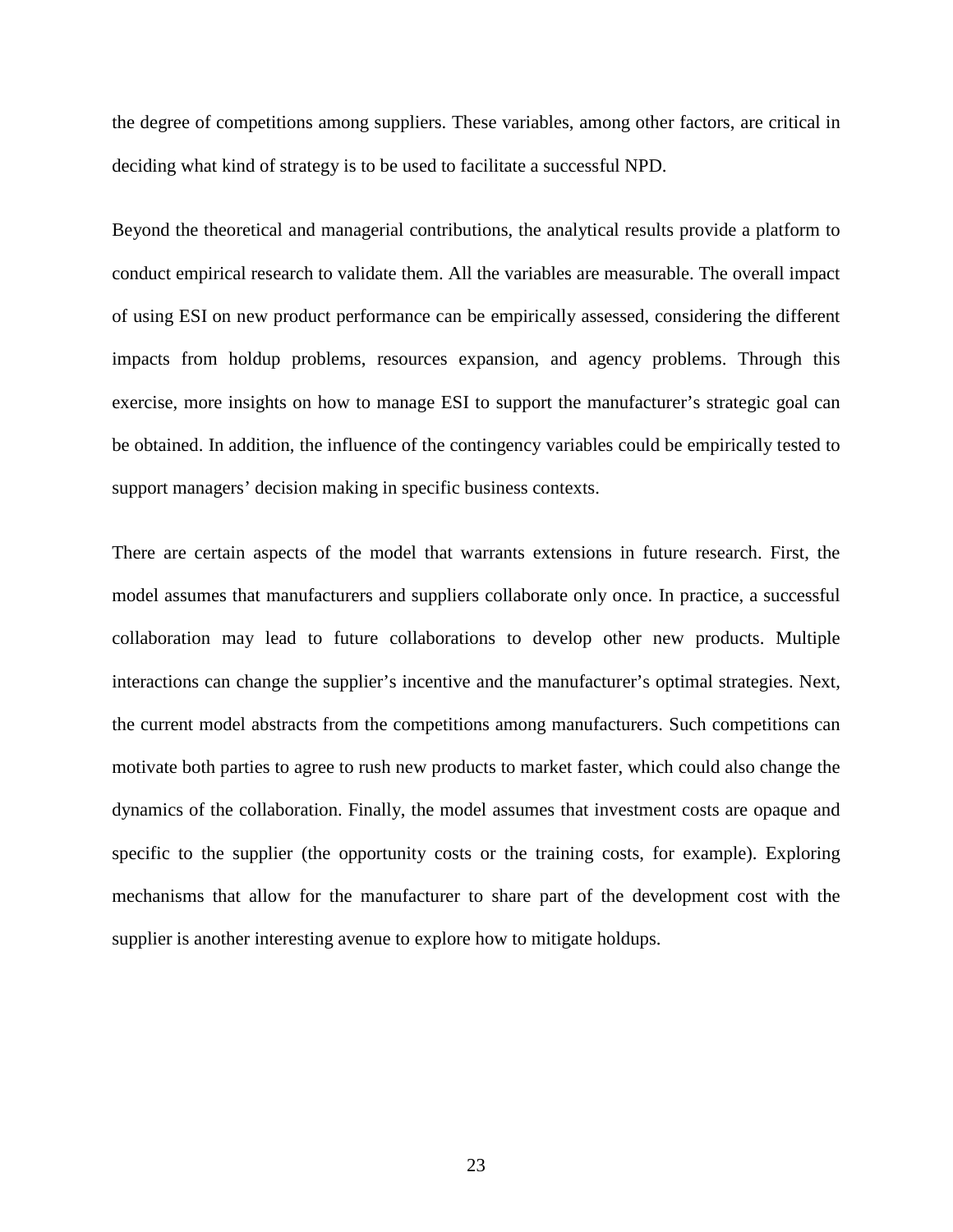

Figure 1: Supply Involvement Stages, Major Decisions and Probability of Success

Note:  $\pi^*$  represents the expected probability of a radical innovation at the start of the design stage. Once the design is completed, the nature of the innovation is known to both parties.



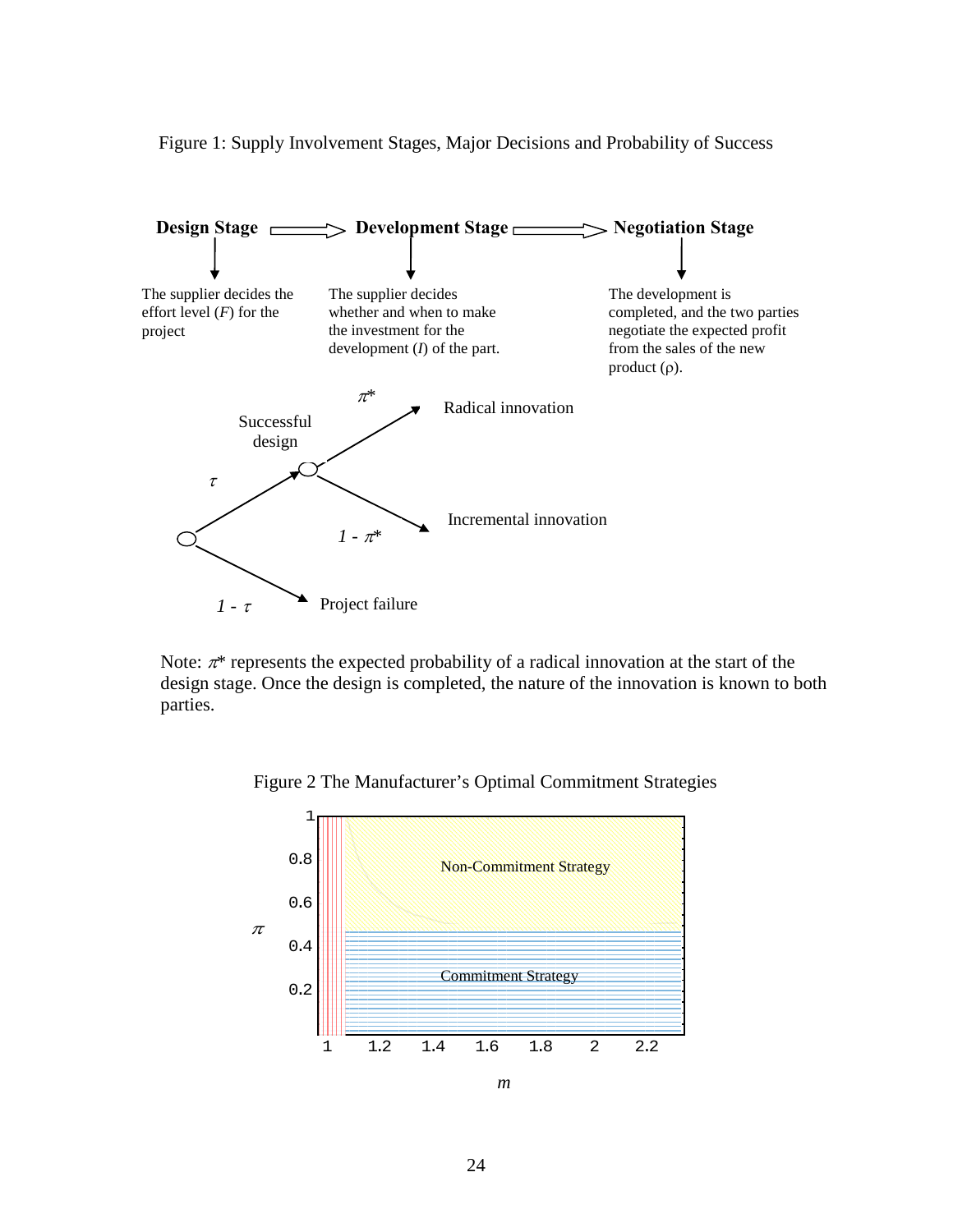| Parameters                                | Value |
|-------------------------------------------|-------|
| Risk-free rate, $r$                       | 6%    |
| Drift rate, $\alpha$                      | 6%    |
| Volatility rate, $\sigma$                 | 25%   |
| Initial present value of the profit, $P$  | 1.0   |
| Supplying firm's bargaining power, $\rho$ | 0.1   |
| Development cost, I                       | 0.1   |
| Effort cost parameter, $a$                | 2.5   |

Table 1 Parameter Configuration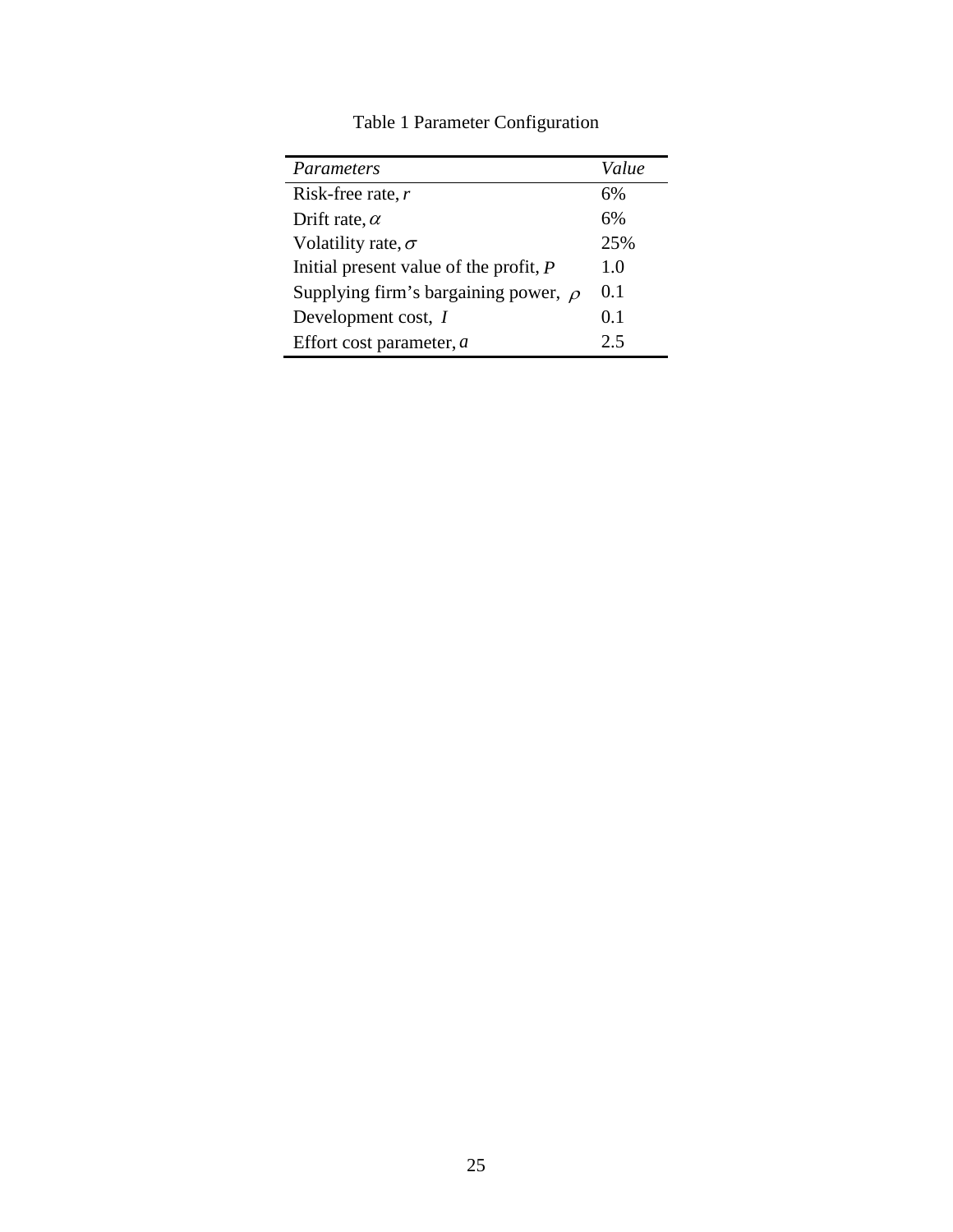## **Reference:**

Ali, A., R. J. Krapfel, D. LaBahn. 1995. Product innovativeness and entry strategy: Impact on cycle time and break-even time. *Journal of Product Innovation Management* **12**(1): 54-70.

Ancona, D. G., D. Caldwell. 1990. Improving the performance of new product teams. *MIT Management*: 11-16.

Ancona, D. G., D. Caldwell. 1992. Demography and design: Predictors of new product team performance. *Organization Science* **3**(3): 321-341.

Andrews, J., D. C. Smith. 1996. In search of the marketing imagination: Factors affecting the creativity of marketing programs for mature products. *Journal of Marketing Research* **33**: 174- 187.

Asanuma, B. 1989. Manufacturer-supplier relationships in Japan and the concept of relationspecific skill. *Journal of the Japanese and International Economics* **3**(1): 1-30.

Barney, J. B. 1991. Firm Resources and Sustained Competitive Advantage. *Journal of Management* **17**: 99-120.

Bidault, F., C. Despres, C. Bulter. 1998. The Drivers of Cooperation between Buyers and Suppliers for Product Innovation. *Research Policy* **26**: 719-732.

Birou, L. M., S. E. Fawcett. 1994. Supplier involvement in integrated product development - A comparison of US and European practices. *International Journal of Physical Distribution & Logistics Management* **24**(5): 4-14.

Brown, S. L., K. M. Eisenhardt. 1995. Product Development: Past Research, Present Findings, and Future Direction. *Academy of Management Review* **20**(2): 343-378.

Che, Y.-K., T.-Y. Chung. 1999. Contract damages and cooperative investment. *The Rand Journal of Economics* **30**(1): 84-105.

Che, Y.-K., D. B. Hausch. 1999. Cooperative investments and the value of contracting. *The American Economic Review* **89**(1): 125-147.

Clark, K. B., T. Fujimoto. 1991. *Product Development Performance*. Harvard Business School Press: Boston.

Dixit, A. K., R. S. Pindyck. 1994. *Investment under Uncertainty*. Princeton University Press: Princeton, NJ.

Droge, C., J. Jayaram, S. K. Vickery. 1999. The Ability to Minimize the Timing of New Product Development and Introduction: An Examination of Antecedent Factors in the North American Automobile Supplier Industry. *Journal of Product Innovation Management* **17**: 24-40.

Dyer, J., W. Ouchi. 1993. Japanese-style partnerships: Giving companies a competitive edge. *Sloan management Review* **35**(1): 51-63.

Eisenhardt, K. M., B. N. Tabrizi. 1994. Accelerating Adaptive Processes: Product Innovation in the Global Computer Industry. *Administrative Science Quarterly* **40**(1): 84-110.

Grant, R. 1996. Toward a Knowledge-based Theory of the Firm. *Strategic Management Journal* **17**(Winter special issue): 109-122.

Hage, J. 1980. *Theories of Organization*. Wiley: New York, NY.

Handfield, R. B., G. L. Ragatz, K. J. Petersen, R. M. Monczka. 1999. Involving Suppliers in New Product Development. *California Management Review* **42**(1): 59-82.

Hoegl, M., S. M. Wagner. 2005. Buyer-supplier collaboration in product development projects. *Journal of Management* **31**(4): 530-548.

Kamath, R. R., J. K. Liker. 1994. Second Look at Japanese Product Development. *Harvard Business Review* **72**: 154-170.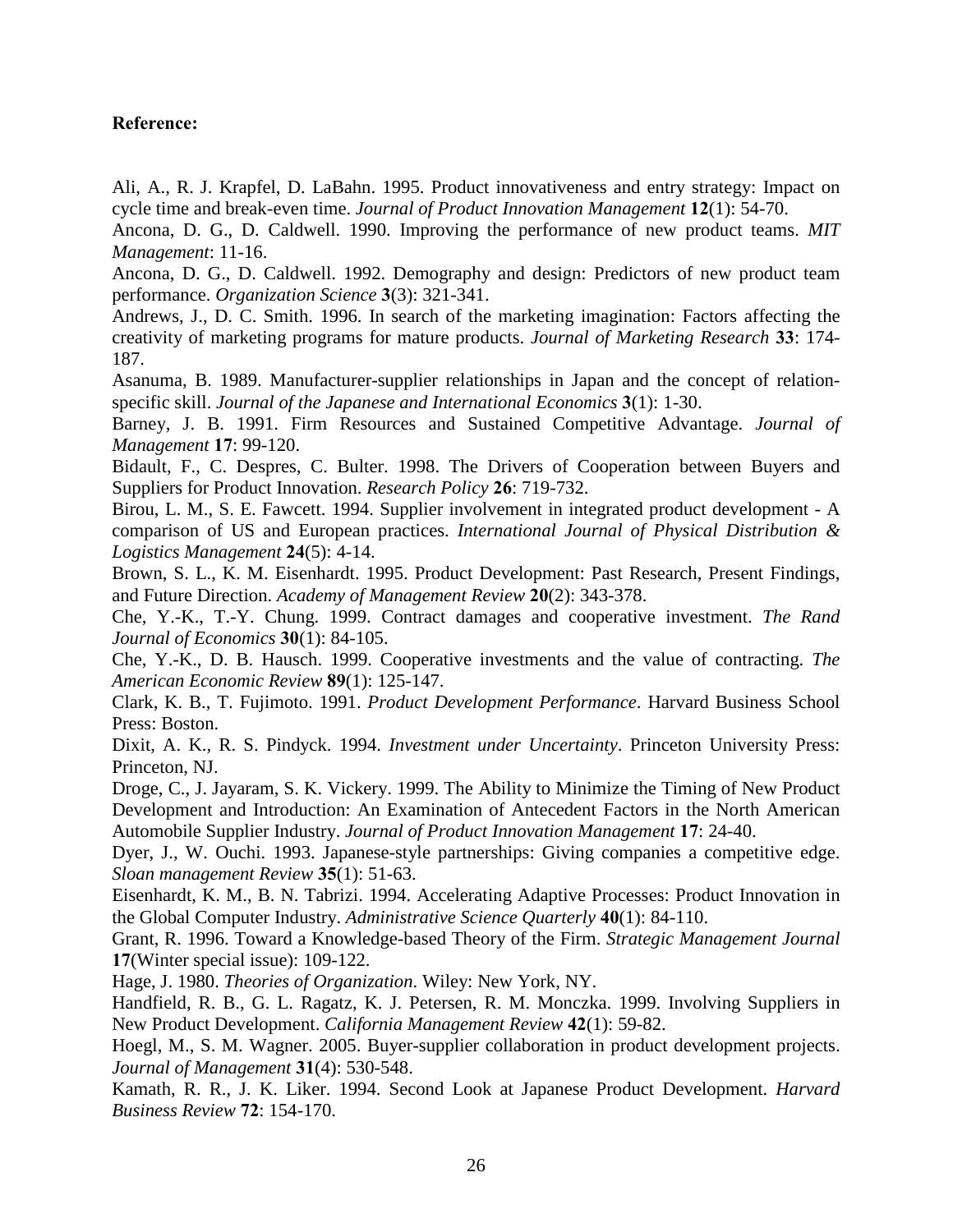LaBahn, D. W., R. Krapfel. 2000. Early Supplier Involvement in Customer New Product Development: A Contingency Model of Component Supplier Intentions. *Journal of Business Research* **47**(3): 173-190.

Laseter, T. M., K. Ramdas. 2002. Product Types and Supplier Roles in Product Development: An Exploratory Analysis. *IEEE Transactions on Engineering Management* **49**(2): 107-118.

Littler, D., F. Leverick, D. Wilson. 1998. Collaboration in new technology based markets. *International Journal of Technology Management* **15**(1/2): 139-159.

Monczka, R. M., R. B. Handfield, T. V. Scannell, G. L. Ragatz, D. J. Frayer. 2000. *New Product Development: Strategies for Supplier Integration*. ASQ Quality Press: Milwaukee, WI.

Moorman, C., A. S. Miner. 1997. The impact of organizational memory on new product performance and creativity. *JMR, Journal of Marketing Research* **34**(1): 91-106.

Morone, J. G. 1993. *Winning in High Tech Markets*. Harvard Business School Press: Boston, MA.

Olson, E. M., O. C. J. Walker, R. W. Ruekert. 1995. Organizing for effective new product development: The moderating role of product innovativeness. *Journal of Marketing* **59**(1): 48-63. Primo, M. A. M., S. D. Amundson. 2002. An exploratory study of the effects of supplier relationships on new product development outcomes. *Journal of Operations Management* **20**(1): 33-52.

Ragatz, G. L., R. B. Handfield, T. V. Scannell. 1997. Success factors for integrating suppliers into new product development. *Journal of Product Innovation Management* **14**(3): 190-202.

Sarin, S., V. Mahajan. 2001. The effect of reward structures on the performance of crossfunctional product development teams. *Journal of Marketing* **65**(2): 35-53.

Sarin, S., C. McDermott. 2003. The Effect of Team Leader Characteristics on Learning, Knowledge Application, and Performance of Cross-Functional New Product Development Teams. *Decision Sciences* **34**(4): 707-739.

Stalk, G. 1988. Time - The next source of competitive advantage. *Harvard Business Review*: 41- 51.

Von Corswant, F., C. Tunalv. 2002. Coordinating customers and proactive suppliers - A case study of supplier collaboration in product development. *Journal of Engineering and Technology Management* **19**(3/4): 249-261.

Wagner, S. M., M. Hoegl. 2006. Involving suppliers in product development: Insights from R&D directors and project managers. *Industrial Marketing Management* **35**: 936-943.

Wernerfelt, B. 1984. A Resource-based View of the Firm. *Strategic Management Journal* **5**(2): 171-180.

Wu, S. J., G. Ragatz. 2010. Evaluating the total effect of early supplier involvement on project team effectiveness. *International Journal of Integrated Supply Management* **5**(3): 239-259.

Wynstra, F., A. VanWeele, M. Weggemann. 2001. Managing Supplier Involvement in Product Development: Three Critical issues. *European Management Journal* **19**(2): 157-167.

Zirger, B. J., J. L. Hartley. 1996. The Effect of Acceleration Techniques on Product Development Time. *IEEE Transactions on Engineering Management* **43**: 143-152.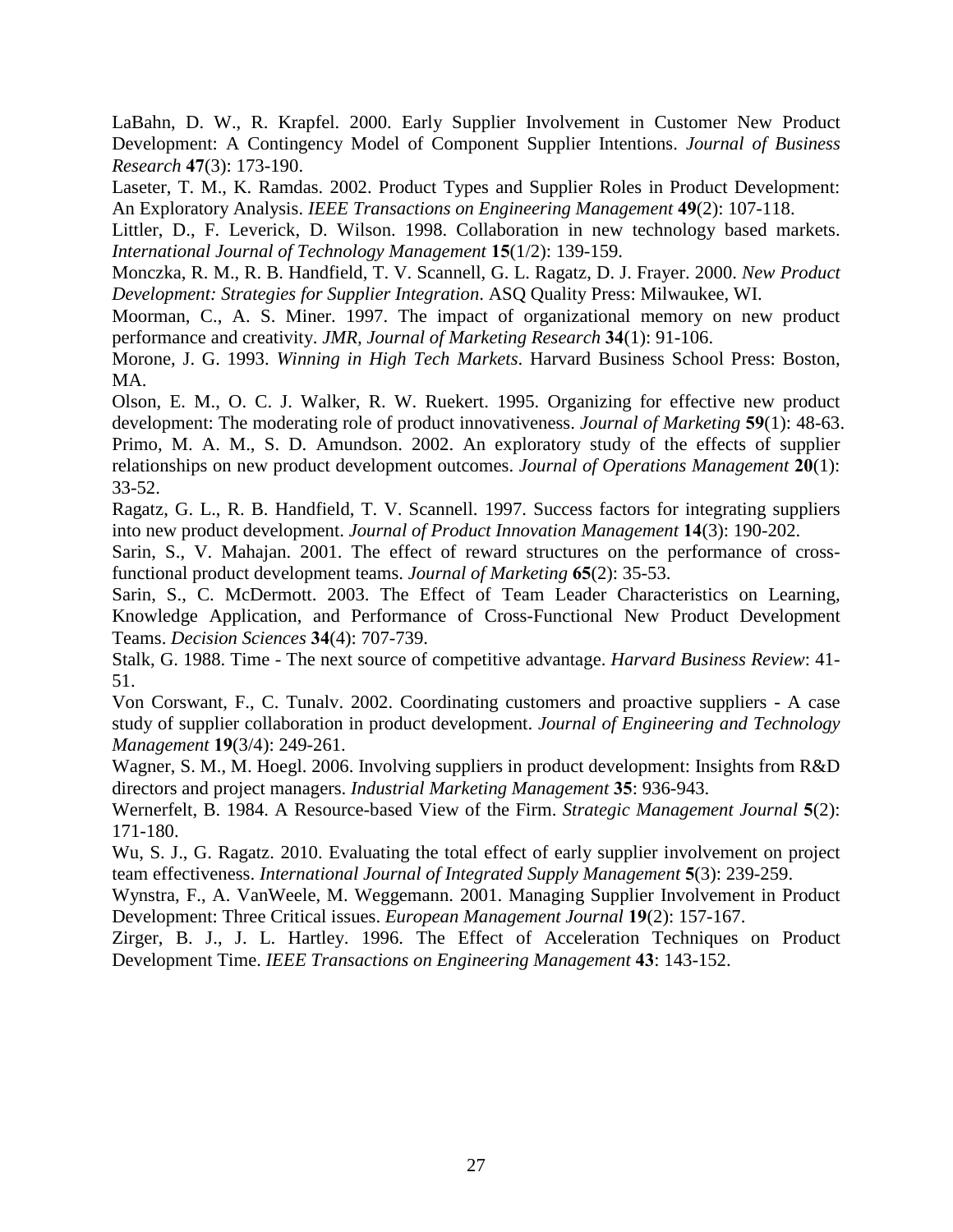## **Appendix**

#### Derivations of  $S_c$ ,  $B_c$ , and  $P_c$  when the Part is Radically Innovative

We only present the outline of the derivations; interested readers are referred to Dixit and Pindyck (1994) for details. The profit function of the supplier,  $S_c$ , obeys the ordinary differential equation (ODE):

$$
\frac{1}{2}\sigma^2 P^2 S_C^{\dagger} + \mu P S_C^{\dagger} - r S_C = 0.
$$
 (A1)

For an arbitrary value of  $P_c$ , the solution to the ODE is derived using a boundary condition:

$$
S_c|_{P = P_c} = \rho P_c - I \,, \tag{A2}
$$

and the solution is  $S_c = (\rho P_c - I)$ *C*  $S_c = (\rho P_c - I) \left( \frac{P}{R} \right)$ *P* γ ρ  $=(\rho P_c - I)\left(\frac{P}{P_c}\right)$ . The manufacturer's profit function,  $B<sub>c</sub>$ , is derived in

the same way, but  $\rho$  is replaced with  $1-\rho$ , and *I* is set to 0. We obtain  $B_c = (1-\rho)P_c\left(\frac{1}{R}\right)$ *C*  $B_c = (1-\rho)P_c\left(\frac{P}{R}\right)$ *P* γ ρ  $=(1-\rho)P_C\left(\frac{P}{P_C}\right)$ . To find the optimal  $P_c$  for the supplier, the following smooth-pasting condition is used:

$$
S_C\Big|_{P=P_C} = \rho \,. \tag{A3}
$$

and the solution is  $P_c = \frac{7}{\gamma - 1}$  $P_c = \frac{\gamma}{\gamma - 1} \frac{I}{\rho}$ .

#### **Proof of Proposition 3**

Formally, it will be shown that, when *c* is sufficiently low, there exist a unique  $\overline{m} \in (1, \frac{\gamma}{\gamma - 1})$  $\in (1, \frac{7}{\gamma - 1}),$  such that for  $m \ge m$ ,  $E[B_N] - E[B_C] \ge 0$ , and the manufacturer chooses the non-commitment strategy, and for  $m < m$ ,  $E[B_N] - E[B_C] < 0$ , and the manufacturer chooses the commitment strategy. First,

$$
E[B_N] - E[B_C] = \tau_N^* \left( \pi (1 - \rho) P_N \left( \frac{P}{P_N} \right)^{\gamma} + (1 - \pi) c P \right) - \tau_C^* (1 - \rho) c P \quad . \tag{A4}
$$

It can be verified that if *c*>0, but is sufficiently small, at  $m = 1$ ,  $E[B_N] - E[B_C] < 0$ , and at 1  $m = \frac{\gamma}{\gamma - 1}$ ,  $E[B_N] - E[B_C] > 0$ . By continuity of  $E[B_N] - E[B_C]$ , there exists  $m \in (1, \frac{\gamma}{\gamma - 1})$  $\in (1, \frac{7}{\gamma - 1})$  such that at this point  $E[B_N] - E[B_C] = 0$ . If  $E[B_N] - E[B_C]$  is monotonically increasing in *m*, then  $\overline{m}$  is unique, and the desired results obtain. But since we do not impose a particular functional form on the effort function,  $E[B_N] - E[B_C]$  may not be monotonically increasing in *m*. However, because

 $E[B_N] - E[B_C]$  is a continuous function, and the range of *m* is compact, we argue that if *c* is sufficiently small, *m* is unique and the desired results obtain. In other words, the function  $E[B_{N}] - E[B_{C}]$  may not be monotonic in *m*, but it crosses the zero threshold only once. To see